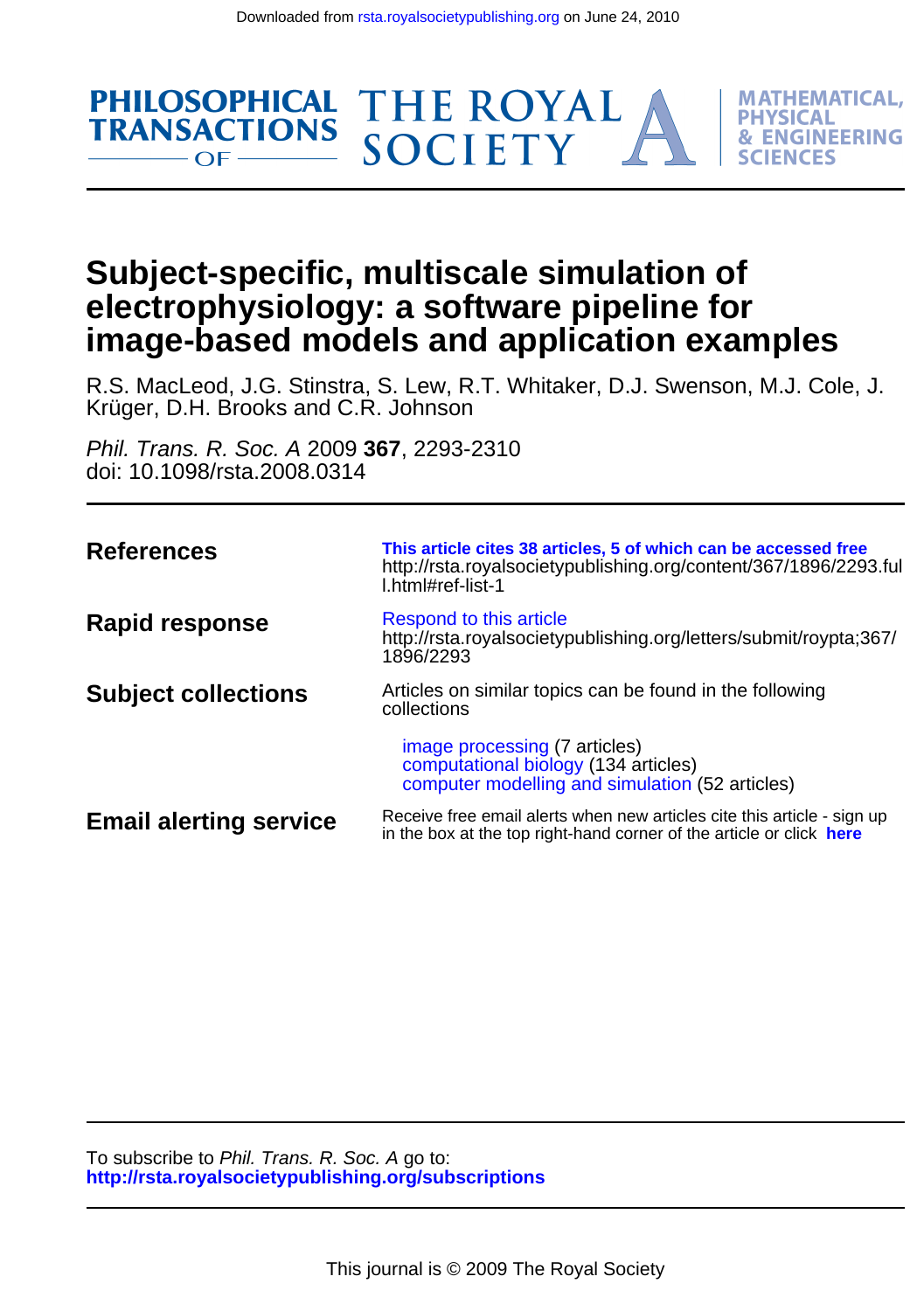

Phil. Trans. R. Soc. A (2009) 367, 2293–2310 doi:10.1098/rsta.2008.0314

# Subject-specific, multiscale simulation of electrophysiology: a software pipeline for image-based models and application examples

BY R. S. MACLEOD<sup>1,2,3,\*</sup>, J. G. STINSTRA<sup>1,2</sup>, S. LEW<sup>2,3</sup>, R. T. WHITAKER<sup>2,3</sup>, D. J. SWENSON<sup>2,3</sup>, M. J. COLE<sup>2</sup>, J. KRÜGER<sup>2</sup>, D. H. BROOKS<sup>4</sup> AND C. R. JOHNSON<sup>2</sup>

<sup>1</sup>Nora Eccles Harrison Cardiovascular Research and Training Institute (CVRTI), <sup>2</sup>Scientific Computing and Imaging (SCI) Institute, and <sup>3</sup>Department of Bioengineering, University of Utah, Salt Lake City, UT 84112, USA

<sup>4</sup> Center for Communications and Digital Signal Processing (CDSP), Northeastern University, Boston, MA 02115, USA

Many simulation studies in biomedicine are based on a similar sequence of processing steps, starting from images and running through geometric model generation, assignment of tissue properties, numerical simulation and visualization of the results—a process known as image-based geometric modelling and simulation. We present an overview of software systems for implementing such a sequence both within highly integrated problem-solving environments and in the form of loosely integrated pipelines. Loose integration in this case indicates that individual programs function largely independently but communicate through files of a common format and support simple scripting, so as to automate multiple executions wherever possible. We then describe three specific applications of such pipelines to translational biomedical research in electrophysiology.

Keywords: simulation; geometric modelling; mesh generation; electrophysiology; defibrillation

# 1. Introduction

Many simulation studies in biomedicine are based on a similar sequence that starts from images and runs through geometric model generation, assigning tissue properties, numerical simulation and visualization of the results. The images, often sets of images that combine to describe volumes, come from many modalities and the task then becomes to identify structures of interest and describe those structures in a form suitable for the numerical solution of equations that describe the function of these structures. Thus, one can define a

\* Author and address for correspondence: Scientific Computing and Imaging Institute, University of Utah, 72 South Central Campus Drive, WEB 3750, Salt Lake City, UT 84112, USA (macleod@cvrti.utah.edu).

One contribution of 15 to a Theme Issue 'The virtual physiological human: tools and applications II'.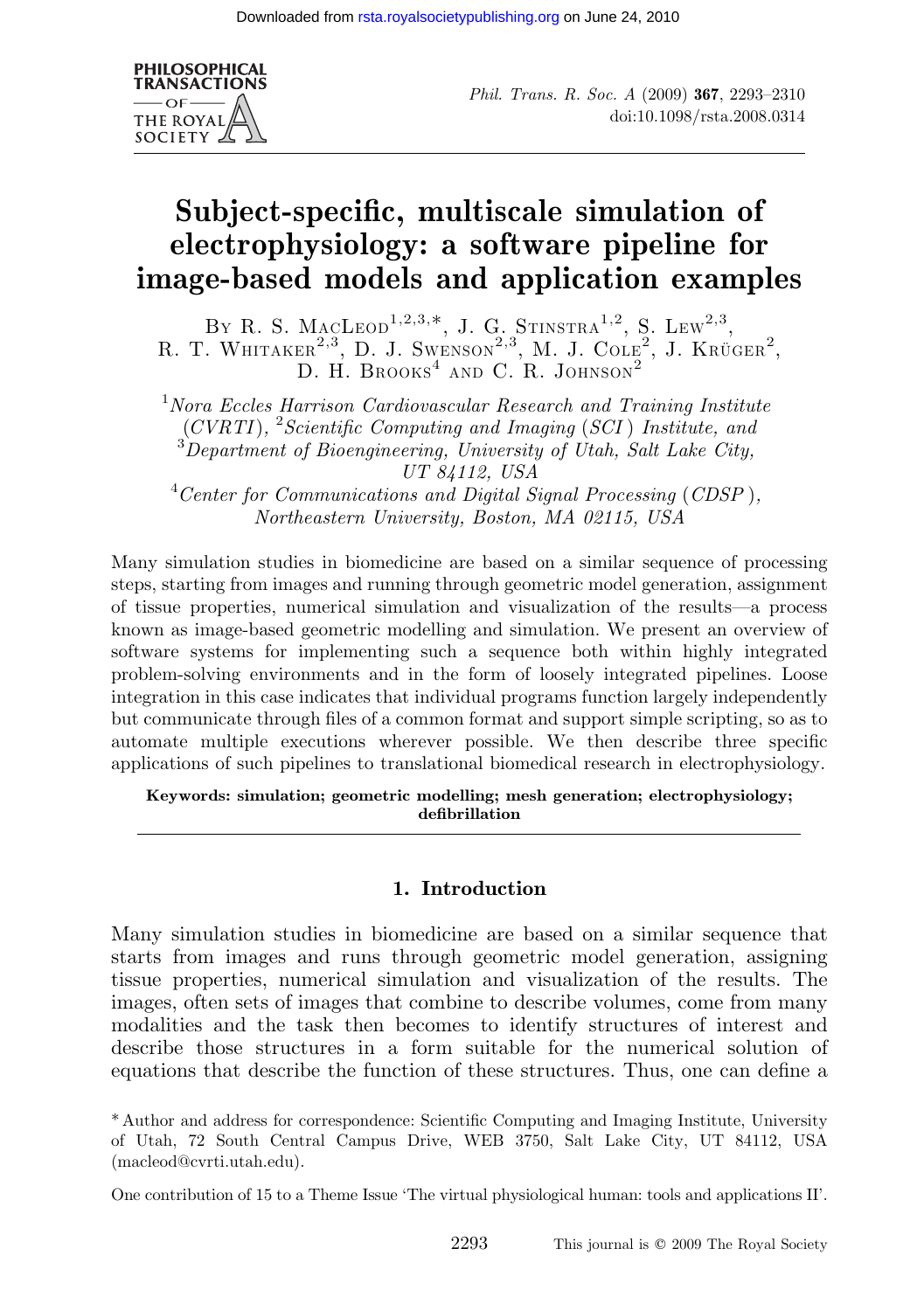# $R. S. MacLeod \text{ et al.}$

pipeline for image-based model generation and simulation that, once created, can find use in many different fields of biomedical (or other) science and engineering. The desire for such models has, in turn, created a pressing need for software tools that extract anatomy and tissue characteristics from the images, create computational meshes and allow assignment of relevant parameters to the resulting geometric model.

Unfortunately, another trait common to many areas of biomedical simulation is the lack of available software, especially those in the public domain, to carry out all the steps of this pipeline. A major goal of our research and development is to address this need and we have created a set of software tools that support simulation pipelines in at least a few application domains. Wherever possible, we have maintained a high level of generality in the software and the algorithms they combine; however, we propose that, in many situations, there are substantial benefits to adapting software to a particular application that outweighs the resulting inevitable loss of generality. Moreover, by striking a suitable balance between the generality of the simulation pipeline and the specific requirements of a problem domain, our experience suggests that one can achieve another major objective of contemporary biomedical simulation, which is creating subject-specific implementations of clinically relevant numerical simulations. We will describe examples of subject-specific models that we have developed, as well as highlight a few of the outstanding challenges that arise in this setting.

# (a ) Image-based modelling

Interest in image-based modelling is based on the growing access of biomedical scientists to three- (and even four-) dimensional imaging that allows the creation of simulation models that, in some cases, include explicit and individualized anatomical information from the objects under study. Where previous models have used highly simplified representations of biological tissues based on simple shapes (lines, sheets, spheres, cylinders, etc.), it is now possible to acquire sets of i[mages of a](#page-3-0)ll manner of cells, tissues and organs using modalities such as microscopy (e.g. histological serial sections, electron tomographic or confocal), X-rays (e.g. biplanar fluoroscopy or computed tomography (CT)), nuclear medicine (e.g. single photon emission computed tomography (SPECT), positron emission tomography (PET)), magnetic resonance (anatomical, T1, T2 or diffusion weighted) or ultrasound. These images then provide a means to create models that are highly realistic and even subject- (or patient-) specific in their anatomical or geometric aspects.

Figure 1 shows a diagram of the resulting workflow that applies to many problems in biomedical simulation and contains the following elements:

- (i) image acquisition and processing for a tissue, organ or region of interest (imaging and image processing),
- (ii) identification of structures, tissues, cells or organelles within the images (image processing and segmentation),
- (iii) fitting of geometric surfaces to the boundaries between structures and regions (geometric modelling),
- (iv) generation of three-dimensional volume mesh from hexahedra or tetrahedra (meshing), and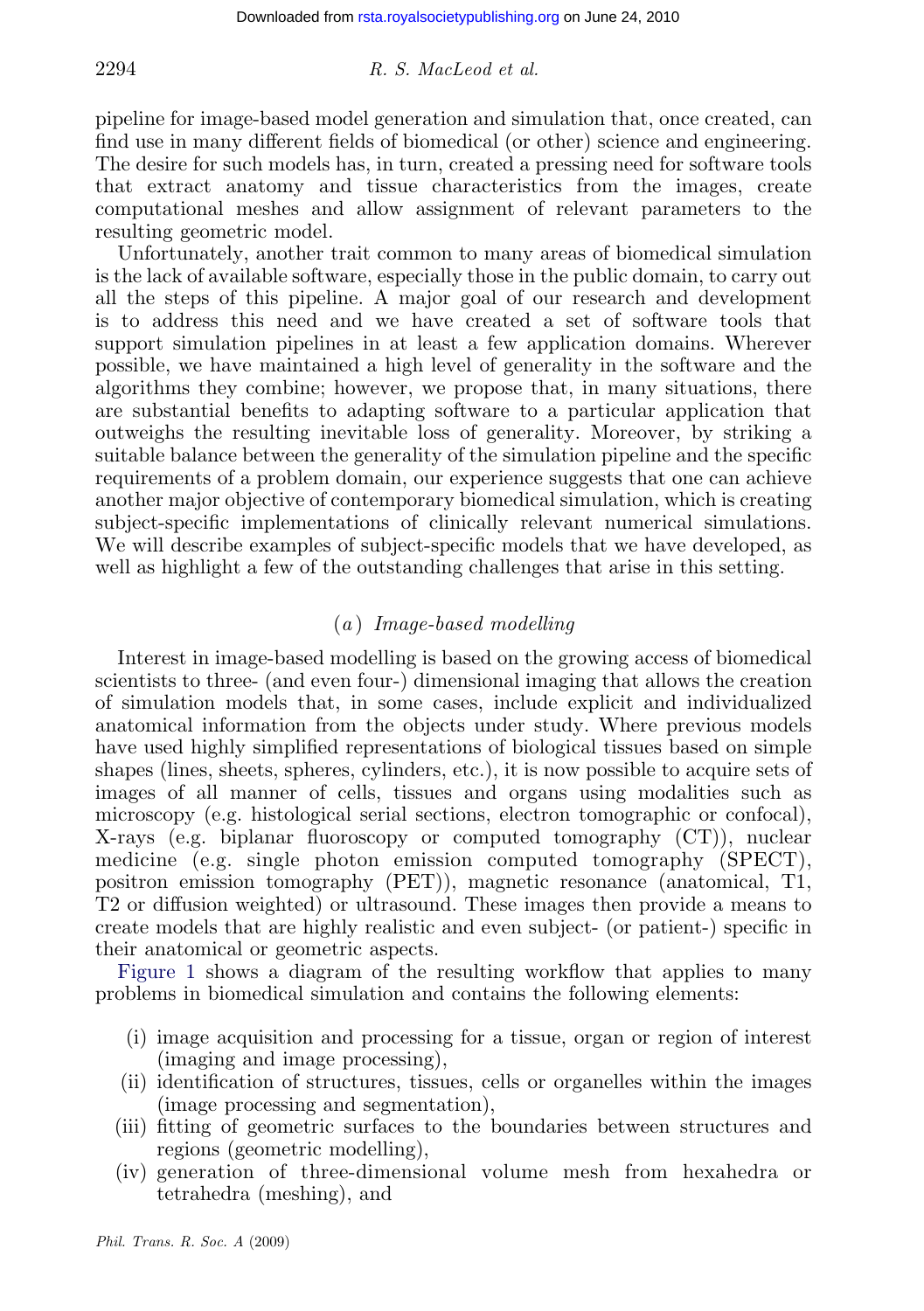Software pipeline for image-based models 2295

<span id="page-3-0"></span>

Figure 1. Schematic of a simulation pipeline. Each element has a functional title and then, in parentheses, the technical description of the associated task.

(v) application of tissue parameters and boundary conditions and computation of spatial distribution of scalar, vector or tensor quantities of interest (simulation).

Naturally, there are variations possible at each step in the pipeline depending on, for example, the imaging modalities that are relevant and available, the physical scale of the problem domain or the mathematical equations and their numerical approximations. The arrows in figure 1 show an example of the output of surface fitting becoming the basis of application of boundary conditions and simulation.

## (b ) Software infrastructure

There are different approaches to addressing any multifaceted software project and the choice of the structure of the software is critical to the success of the project. The need for careful design is especially critical when the software is to serve a diverse community of domain-specific experts. Decisive factors include ease of use, flexibility to adapt to a wide range of data sources and applications, robustness, efficiency and support for multiple platforms. It is also desirable to have a certain degree of integration among different aspects of the software so that users see a similar interface and use familiar terms across each step in the workflow. An additional factor in the design of a large-scale software system is whether to employ a 'top-down' design or to iterate from specific to general solutions through a 'bottom-up' design that starts with elemental solutions tailored to specific applications and then seeks to integrate them.

There are numerous open-source software systems for biomedical simulation and one can organize them according to their degree of coverage from both their technical capabilities and the breadth of their application domain. One category of such software achieves broad technical coverage across a very general application domain. Others, by contrast, target a particular application domain and provide comprehensive and/or integrated solutions within that domain. A third category includes programs that are very specific in their technical coverage but are generalized in terms of the application domain. The final category is the programs that are focused in terms of both technical capacity and breadth of application. The list of open-source examples below, organized by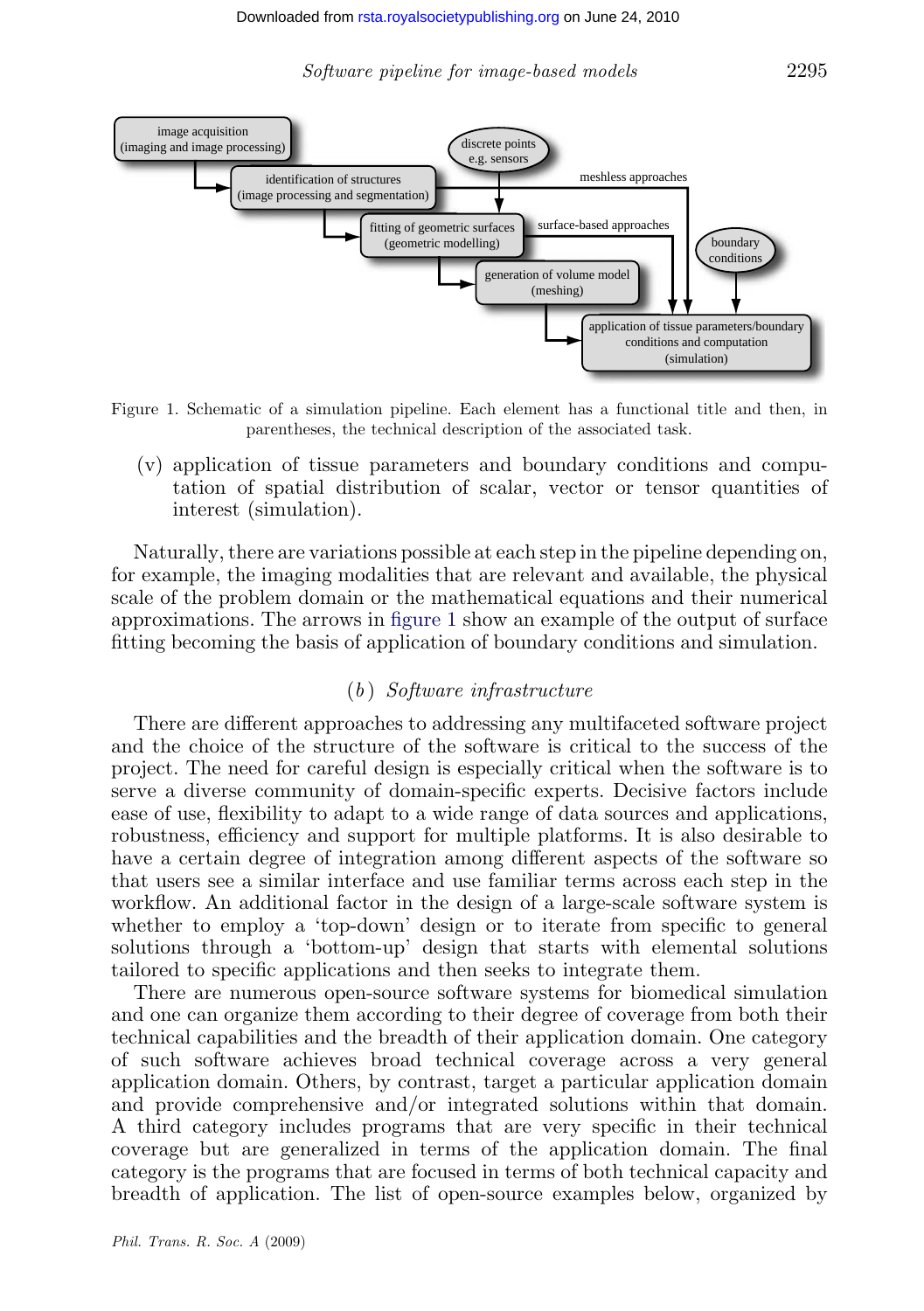## 2296 R. S. MacLeod et al.

these criteria, is meant to be representative and not comprehensive, and we apologize for inevitable omissions. We have limited the list to our first-hand knowledge, t[hus](http://software.sci.utah.edu/scirun) [have](http://software.sci.utah.edu/scirun) [also](http://software.sci.utah.edu/scirun) [omitted](http://software.sci.utah.edu/scirun) [comm](http://software.sci.utah.edu/scirun)ercial software.

## (i) [Com](#page-16-0)[prehensive technical and broad applica](#page-18-0)[tion domain](#page-17-0)

These are the truly compre[hensive systems that](#page-18-0) i[nclude a wide ran](#page-17-0)ge of technical tools t[hat can be co](#page-17-0)mbined into workflows and applied to a wide range of specific [biomedical \(or e](http://www.cmiss.org)ven more broadly scoped) problems.

- SCIRun (softw[are.sci.utah.edu/sciru](#page-16-0)n) is our own example of a general [purpose, problem-solving environment](#page-16-0) [that has](#page-17-0) found extremely broad [application both with](#page-18-0)in biomedicine (Johnson et al. 2002; Henriquez et al. 2004; [Stinstra](#page-18-0) et al. 2005; Wolters et al. 2006; Jolley et al. 2008) and in areas as diverse [as nuclear physics \(S](http://simbios.stanford.edu)anderson et al. 2004; Jones et al. 2007) and combustion (Parker 2006).
- [CMISS \(www.cmiss.](#page-18-0)org) also has a very broad technical scope and application domain (Blackett et al. 2005), and is the basis of many simulation studies in bioelectric fields and biomechanics of the heart and other organs (Hooks et al. 2002; Garny et al. 2003; Nas[h 2005\), respirato](#page-16-0)r[y physiology](#page-15-0) [\(Taw](#page-15-0)hai et al[. 2000\) and](#page-16-0) [bioelectric](#page-16-0) [fields](#page-16-0) in the gastrointestinal system (Pullan et al[. 2004\).](http://www.slicer.org)
- SIMBIOS (simbios.stanford.edu) is a newly emerging software system from the NIH-funded Center for Physics-based Simulation of Biol[ogical Structures](http://www.na-mic.org) (Schmidt et al. 2008). The biological coverage of SIMBIOS is very broad, with [the](#page-17-0) [goal](#page-17-0) [to](#page-17-0) [help](#page-17-0) biomedical researchers understand biological form and f[unction as they create novel drugs, synthetic tissu](#page-17-0)es, medical devices and surgical interventions (Blemker et al. 2007; Delp et al. 2007; Besier et al. 2008; Bowman et al. 2008).
- 3D SLICER (www.slicer.org) is a multi-platform, open-source set of tools for visualization and image computing. It is also from an NIH NCBC Center, the National Alliance for Medical Image Computing (NA-MIC; www.na-mic.org; Pieper *et al.* 2006). SLICER includes a wide variety of image processing and visualization [capabilities, including segmenta](http://neuroimage.usc.edu/brainstorm)tion, registration and analysis (Lankton & Tannenbaum 2008; Maddah et al. 2008).

## (ii) Comprehe[nsive technical with](#page-18-0) [focused applicati](#page-17-0)on

[Software](#page-17-0) [sy](#page-17-0)stems that prov[ide comprehens](http://www.simbio.de)ive te[chnical support for a](http://www.neurofem.com) specific application area in biomedicine.

- BRAINSTORM (neuroimage.[usc.edu/brainstorm](#page-18-0)) is an integrated toolkit dedicated to visualization and processing of data recorded from magnetoencephalography (MEG) and electroencephalography (EEG). BRAINSTORM provides a comprehensive set of tools for researchers interested in MEG/EEG (N'Diaye et al. 2004; Sergent et al. 2005; Jerbi et al. 2007).
- SIMBIO and NEUROFEM (www.simbio.de and www.neurofem.com) are a combination of programs directed at source localization in the brain using patient-specific finite-element models with multiple conductivities and even anisotropic conductivity (Wolters et al. 2006).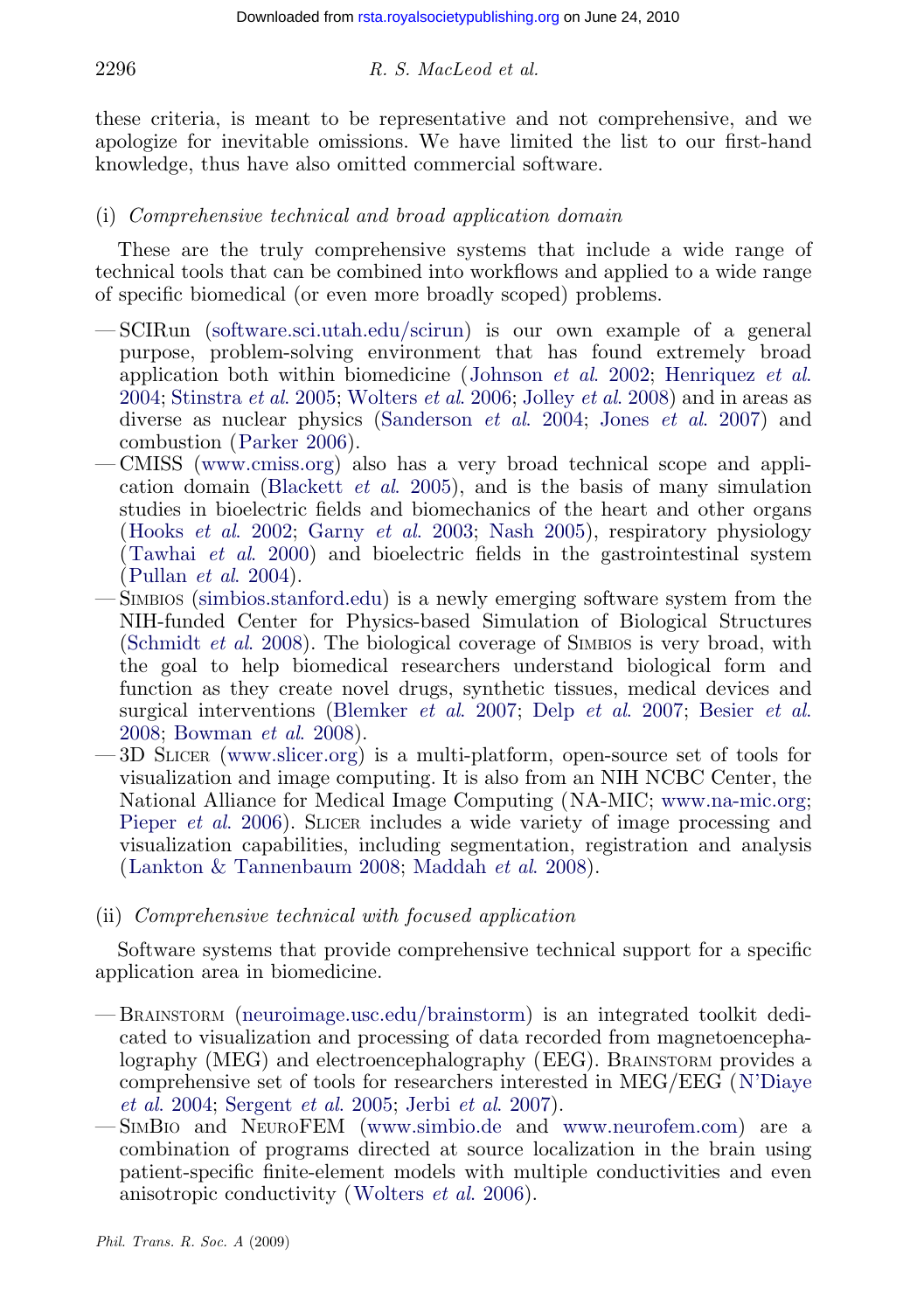- CONTINUITY (www.continuity.ucsd.edu) is a problem-solving environment for multiscale modelling in bioengineering and physiology with special emphasis on cardia[c biomechanics, transport and](http://www.neuron.yale.edu/neuron) electrophysiology.
- PCENV (www.cellml.org/downloads/pcenv) is the Physiome CellML Environment, an integrated software that provides an interface to the cell simulation models of the CellML project.
- VIRTUAL CELL (www.nrcam.uchc.edu) is a software system for a wide range of scientists, [from experimental c](http://www.genesis-sim.org)ell biologists to theoretical biophysicists, who wish to create models of cellular structure and chemical, electrical or mechanical function.
- NEURON (www.neuron.yale.edu/neuron) is a simulation environment for modelling individual neurons and networks of neurons, which is especially well suited to comparisons with experimental data. It has a very user-friendly interface that provides tools for building, managing and using models in a way that is numerically sound and computationally efficient.
- GENESIS (www.genesis-sim.org) has a very similar application domain to NEURON as a general purpose simulation platform to simulate neural systems ranging from subcellular organelles and biochemical reactions to complex models of [single neurons, l](http://tetgen.berlios.de)arge networks and system-level models.

## (iii) Focused technical and broad application domain

Software systems that s[olve](http://www.itk.org) [a](http://www.itk.org) [techni](http://www.itk.org)cal need very well and become the basis for integrated systems in a wide range of application areas.

- TETGEN (tetgen.berlios.de) creat[es tetrahedra](http://www.vtk.org)l [volume](#page-17-0) [meshes](#page-17-0) [from](#page-17-0) [vol](#page-17-0)ume data made from triangulated surfaces for solving partial differential equations by finite-elem[ent or finite-volume](#page-18-0) methods. TETGEN is an integrated component in some of the modelling pipelines described here.
- INSIGHT toolkit (ITK, www.itk.org) is a comprehensive set of software functions to perform image processing or analysis. ITK is the basis of many other tools (e.g. SCIRUN and SEG3D) as they lack a graphical user interface (GUI) and exist only as a C++ class library (Ibanez & Schroeder 2005).
- The VISUALIZATION toolkit (VTK, www.vtk.org), which consists of an extensive library for visualization functions, is a component in many larger systems, e.g. 3D SLICER [\(Schroeder](http://www.ecgsim.org) et al. 2006).

# (iv) Focused technical and focused application domain

There are a number of highly successful systems that have a highly focused set of capabilities and applications.

— ECGSIM (www.ecgsim.org) is a program that computes the body surface potentials from the heart and allows the user to make changes in the electrical characteristics of the cells in any region of the heart. Its goal is not only to provide an educational tool but also a way to study the relationship between the electrical activity of the ventricular myocardium and the resulting potentials on the thorax under both normal and pathological conditions.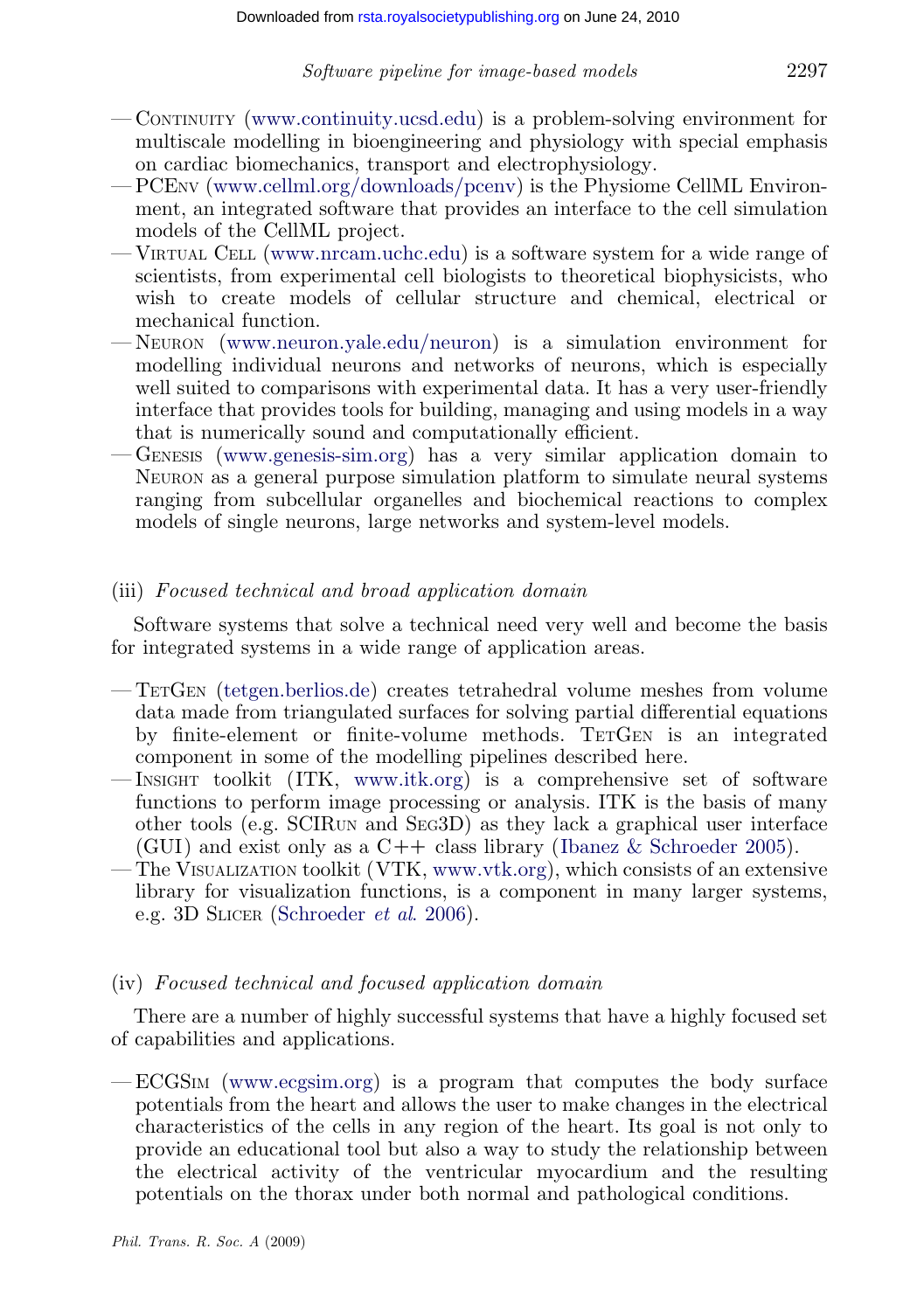# $R. S. MacLeod \text{ et al.}$

- LABHEART (www.labheart.org) is primarily a teaching tool that simulates the cardiac action potential, including the individual ionic currents and the fluctuations in intracellular calcium concentration.
- ICELL is an internet-based simulation program that allows the user to generate action potentials from a wide range of cell types (Demir 2006).

These examples include both bottom-up and top-down solutions. The larger, more comprehensive and general purpose software sys[tems ten](#page-3-0)d to be top-down as they are integrated from the conception, while the more focused systems have become components of loosely coupled bottom-up implementations.

# 2. Methods and implementations

We describe here a collection of methods that make up the elements of the imagebased modelling and simulation pipeline illustrated in figure 1 and how we have implemented such pipelines. The technical level of the description will be modest and we defer throughout to other more detailed reports.

# (a ) Software pipeline and infrastructure

One goal in scientific software is to create suites of relatively general purpose, ideally open-source tools that are modularized, so that it is easy to replace any particular step and maintain all the benefits of the remaining elements. The flexibility afforded by a modular approach is essential because of the always changing needs of the application scientist and also because of the advantages of [a distributed d](#page-17-0)evelopment process. In such an environment, programs are the product of teams of professional programmers, students, postdoctoral fellows or investigators, with highly variable levels of coordination among those submitting changes to the code. The higher the level of autonomy among elements of the system and the simpler the means [that the elements commun](#page-17-0)icate, the less [coordinatio](#page-17-0)[n and agreemen](#page-16-0)t [there must be amon](#page-18-0)g the development team and the lower the cost to the whole system of changes made in any one module. The advantages of open-source development have been well documented (O'Reilly 1999) and recent changes in public funding policy have provided further motivation for making software developed by public funding available to the academic community.

We have considerable experience with both the top-down and bottom-up approaches to software architecture (MacLeod & Johnson 1993; Johnson *et al.*) 2002, 2004; CIBC  $2008a-d$ ; SCI Institute  $2008a,b$  and have found advantages and disadvantages to each. The top-down approach ensures tight coordination and integration of software components; data storage and structures are common across modules, application programming interfaces (APIs) between modules are standardized and GUIs can maintain a consistent appearance and terminology, which can reduce the time required for users to learn to use the resulting software. However, top-down design requires prescient appreciation of all the potential uses of the software and a keen sense of anticipation of not only the immediate goals but also the future applications. Top-down systems also seek to abstract the operations and interactions, to find generic terms for steps that may have domain-specific names, thus potentially challenging the new user and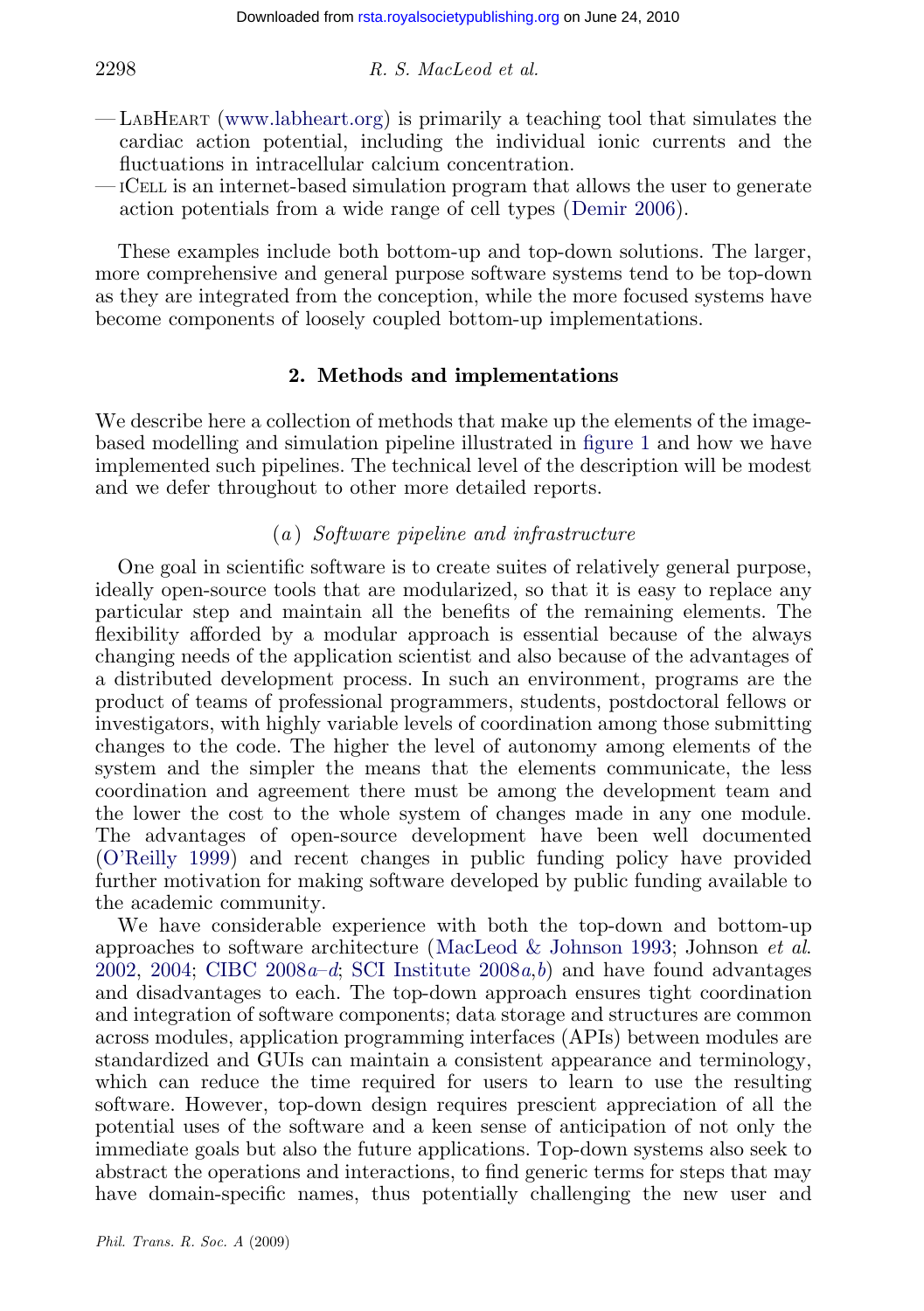## Software pipeline for image-based models 2299

slowing down the learning process. The advantages of the bottom-up approach are the complements; programs arise and evolve in direct response to the applications and are thus very well tuned to the workflow and the nomenclature of the field. They are often smaller with less elaborate internal architecture and thus can be easier to write, often the product of a single person or a very small team.

Our approach has been something of a hybrid or even a parallel system. On the one hand, we continue to use and expand SCIRUN, a very general purpose problem-solving environment, to test algorithms and approaches and develop application-specific solutions. SCIRUN is a stable platform that exhibits many of the advantages of the top-down design strategy—data structures and APIs are consistent and predictable and there is a high degree of code sharing and usefulness of capabilities developed previously. Using SCIRUN greatly simplifies interactive visualization and steering of the process because of pre-existing capabilities and provides extensive support for the simulation component of the project. However, the interface to SCIRUN is complex for a biological user and even the nomenclature of t[he user interface elem](#page-17-0)[ents is quite](#page-16-0) computer technical rather than biomedical, further intimidating the typical biomedical user. As a result, the burden of setting up and carrying out the simul[ations often falls more](#page-18-0) [to the technical m](#page-16-0)embers of the team than to the biomedical collaborator.

We have also followed the complementary path of developing a small, focused and standalone software system for tasks that are ubiquitous across many projects. Our oldest example of this strategy is MAP3D, which is an interactive visualization program created for multichannel time signals whose spatial organization is in surfaces (MacLeod et al. 1992; CIBC 2008e). The program has a highly focused set of technical capabilities and the application domain has traditionally been cardiac or neural electrophysiology (Punske et al. 2005; Ciaccio et al. 2008). The program is also the creation of a very small team, one of whom is a biomedical scientist so that the interface and the nomenclature are familiar and easily adopted by the target community.

## $(b)$  Implementation of the pipeline

#### (i) Top-down approach

We have implemented within SCIRUN several meshing and mesh refinement schemes based on hexahedral and tetrahedral elements and used them extensively in the example of simulation of cardiac defibrillation described in detail in §3. Most of these meshing schemes start by overlaying a regular grid on top of the voxelized images and then turning them into a model by adding local refinements and boundaries based on the needs of the simulation. Although carrying out refinement to an existing mesh is a relatively straightforward task, it becomes much more challenging when maintaining good mesh quality, i.e. controlling the shape and size of the elements. In biological problems, meshes often require embedding of irregularly shaped boundaries of different tissue properties as well as adding local refinements for detailed simulations around biological sources. We have developed novel methods to approximate such features using hexahedral meshes that also allow the addition of irregular boundaries while still maintaining high mesh quality.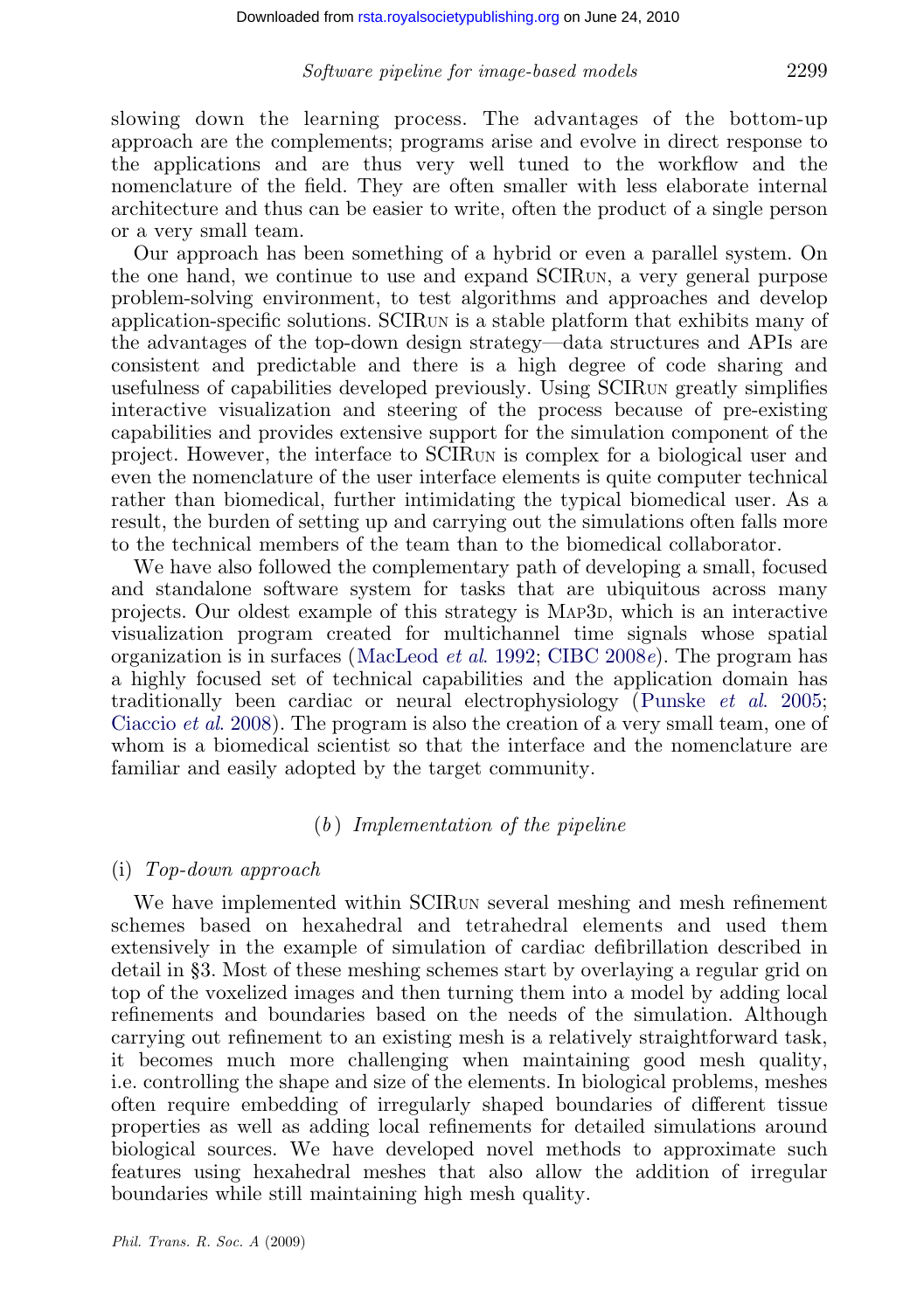2300 R. S. MacLeod et al.



Figure 2. Example of volume rendering with IMAGEVIS3D of a torso model based on a highresolution CT scan  $(512 \times 512 \times 3172$  with a voxel size of  $0.51 \times 0.51 \times 0.50$  mm, courtesy of Siemens Corporate Research, Princeton). By controlling transfer functions, it is possible to identify different systems (e.g. skeleton, vasculature) and organs (e.g. heart, kidneys and blad[der\).](http://www.seg3d.org)

## (ii) Bottom-up approach

The key to benefitting from t[he](#page-17-0) [bottom-up](#page-17-0) [approach](#page-17-0) [is](#page-17-0) creating efficient and flexible elemental pieces that can interact through simple passing of data via files. Pipeline structures, in general, lend themselves well to this concept and we have implemented image-based modelling pipelines from such elements. Elements of this strategy include IMAGEVIS3D and SEG3D (www.seg3d.org), which provide volume rendering and segmentation capabilities, respectively. IMAGEVIS3D is based on our own volume rendering capabilities (figure 2), and SEG3D uses tools from the ITK (Ibanez & Schroeder 2005) and has a relatively focused technical breadth. SEG3D reads stacks of images as a volume using standard file formats and provides a set of tools to identify different regions within the image volume and thus generate a 'label map' of the volume. The nomenclature of both IMAGEVIS3D and SEG3D is largely generic and not specific to any particular application domain and both are small programs, created within a year by a small team with the goal of facilitating rapid addition of new features or adjustments to the user interface. While these are separate programs, they integrate functionally into the workflow through files, which they can flexibly read and write.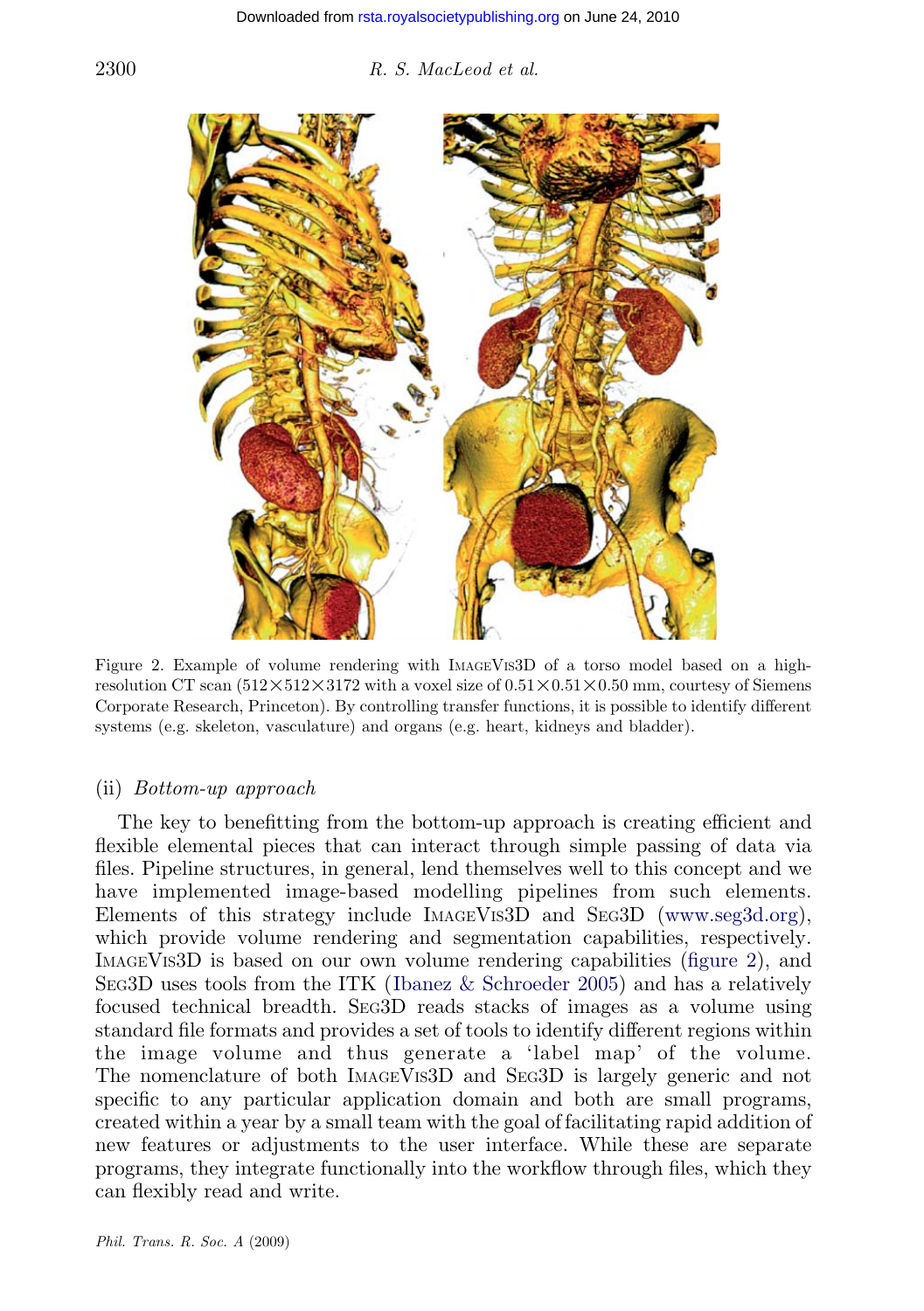Software pipeline for image-based models 2301

<span id="page-9-0"></span>

[Figure](http://www.slicer.org) [3.](http://www.slicer.org) [Example](http://www.slicer.org) of meshing of the head in a paediatric epilepsy patient. (a) The particle distribution over the head surface and highlight of the variation in particle size, the adaptivity of the particles over the skin. (b) The associated tetrahedral mesh and  $(c)$  another higher resolution view of the mesh highlighting the cortex and cerebrospinal fluid.

[In some applica](http://tetgen.berlios.de)tions, we have also used a second segmentation tool, 3D SLICER (www.slicer.org), which is part of the NA-MIC kit (see §1). Although SLICER is much more than a segmentation program, it is also portable and flexible enough to serve as a dedicated segmentation tool in the simulation pipeline. Integration occurs, as with SEG3D, by means of compatible file formats using the Near Raw Raster Data (NRRD) format and the associated TEEM toolkit for accessing and writing NRRD files.

Another component of all our tetrahedral mesh generation pipelines is TETGEN (tetgen.berlios.de), at the moment the most effective and robust open-source tetrahedr[al mesh generation](#page-16-0) program, especially for cases with multiple embedded surfaces. It is this ability to deal effectively with the internal boundaries between regions of different characteristics (e.g. electrical conductivity or optical opacity) and to maintain the integrity of outer boundaries, especially when they are concave, which are essential and challenging requirements for applications in biomedicine.

In a recent description, we have outlined the details of a new mesh generation, BIOMESH3D, which includes support for both hexahedral and tetrahedral mesh elements (Callahan et al. 2009). BIOMESH3D makes use of TETGEN and other meshing tools and handles the integration and user interface to modular programs and libraries.

## 3. Examples of image-based modelling a[nd simul](#page-3-0)ation

The field of electrophysiology provides a rich domain for modelling and simulation, and has been the inspiration for many advances in computing and numerical methods, including projects that have led to Nobel Prizes. From the subcellular to the whole organism, the role of anatomy and spatial organization on the mechanisms of electrophysiology leads naturally to subject-specific models. We will describe three examples of subject-specific image-based models that illustrate the common elements of the pipeline in figure 1 over a range of sources of image and anatomical information.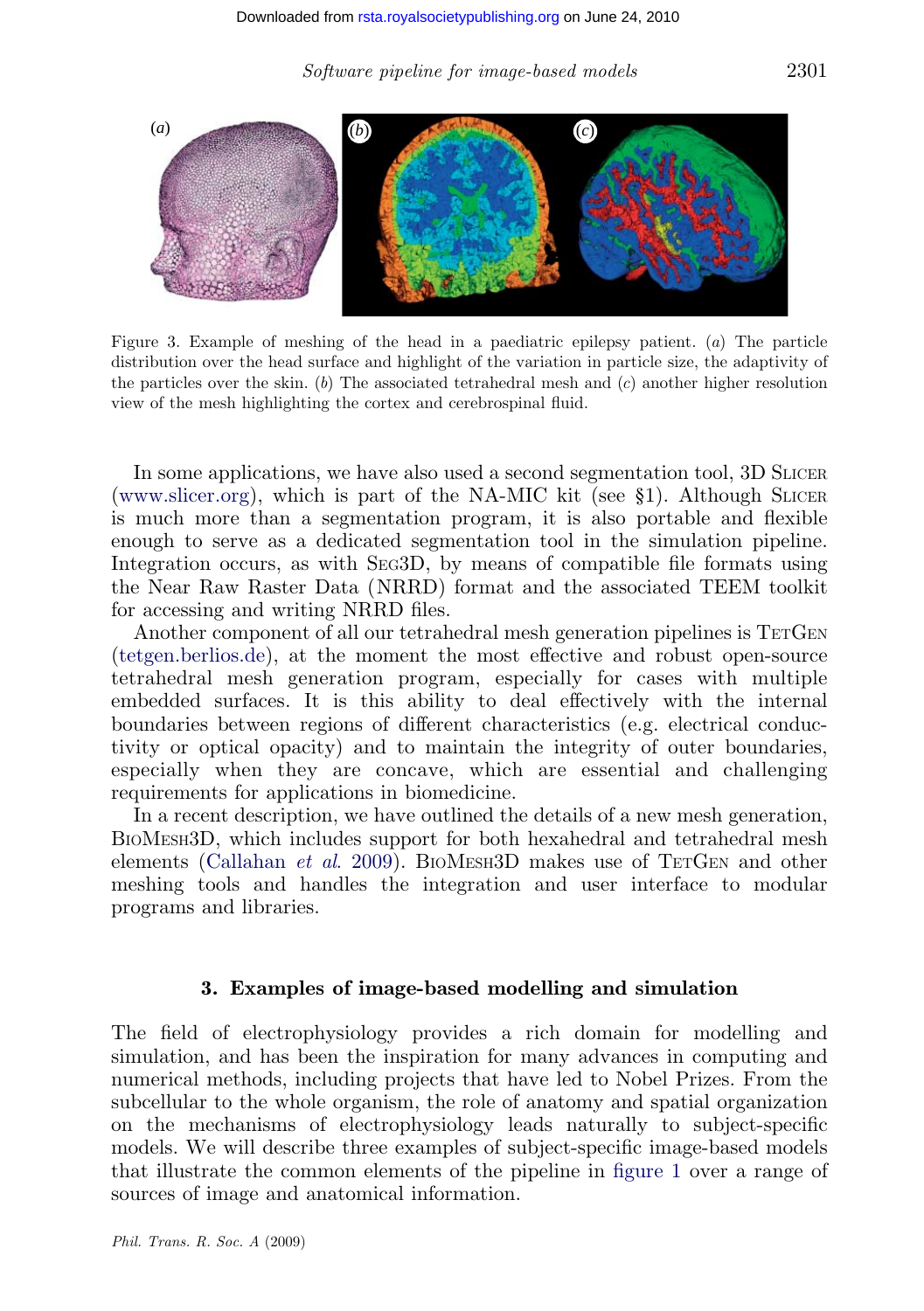# $R. S. MacLeod \text{ et al.}$

## $(a)$  Example 1: modelling of foc[al current sources in](#page-16-0) the brain

Figure 3 [contain](#page-9-0)s geometr[ic model res](#page-17-0)ults from a 15-year-old paediatric patient suffering from epileptic seizures. The segmentations came from a semi-automated tissue classification algorithm developed by Wu  $et \ al.$  (2006), followed by extensive manual inspection and hand editing of mislabelled pixels using SEG3D. The meshing component of the pipeline was implemented in BIOMESH3D, a new program that incorporates separate surface-fitting and mesh generation programs (e.g. TETGEN) in a scripting environment (Callahan *et al.* 2009). The triangle mesh quality in figure  $3a$  is excellent, a result of the distributed particle method that we have developed (Meyer *et al.* 2005, 2007). The tetrahedral quality, as measured by radius ratio (which is indicative of the conditioning of the finite-element stiffness matrix in the resulting linear system), is not as good as for the surfaces, but still highly suitable for simulations. The most disruptive tetrahedra are slivers, a frequent product of the triangularization algorithms implemented in TETGEN. One of the potential advantages of incorporating programs such as TETGEN into integrated systems is a simplification for t[he user](#page-9-0) by optimizing, or at least limiting the range of, control parameters. TETGEN has a number of user-control settings that allow it to work in a wide range of applications; by focusing on a s[maller app](#page-12-0)lication range, it is possible to identify settings that achieve acceptable results and expose only the essential parameters to the user interface. In BIOMESH3D, we have been able to generally use the same set of TETGEN parameters for all cases and required only minor manual intervention after the initial tuning. Future research will focus on the computation time, which is 8–12 hours for datasets such as that in figure 3, and is mostly spent on (i) preprocessing and distributing particles, (ii) carrying out the tetrahedralization, and (iii) dealing with remnant errors in the mesh, such as slivers.

Figure 4 shows simulation results from a patient-specific model of the head carried out with NEUROFEM (for source simulation) and SCIRUN (for mesh generation and visualization). The mesh was composed of 179 643 nodes and 1 067 541 tetrahedral elements and the preliminary simulation was carried out with a dipole source in the right posterior region. Future improvements here will focus mainly on the incorporation of diffusion tensors and then the inverse computation to identify bioelectric sources in patients with epilepsy.

## $(b)$  Exam[ple 2: myocardial ischaem](#page-18-0)ia and epicardial potentials

[The goal of the second example was to](#page-16-0) create subject-specific models of the heart for use in simulating myocardial ischaemia, a condition in which the blood supply to the heart does not match the demand, which represents the physiological basis of a heart attack. The goal of the simulations was to mimic the results of experiments in which reduced blood flow to the heart in an animal model produced ischaemia that we measured electrically with high-resolution mapping systems (Shome & MacLeod 2007).

For this simulation, we selected the modelling approach known as the bidomain (Geselowitz & Miller 1983; Henriquez 1993), in which one pictures the intracellular and interstitial domains of the cardiac tissue as continuous and separate over the entire volume of the heart, linked only by the cell membrane, which is also approximated as being continuous throughout the volume. This approach is essentially a homogenization of the discrete structure of heart tissue in which it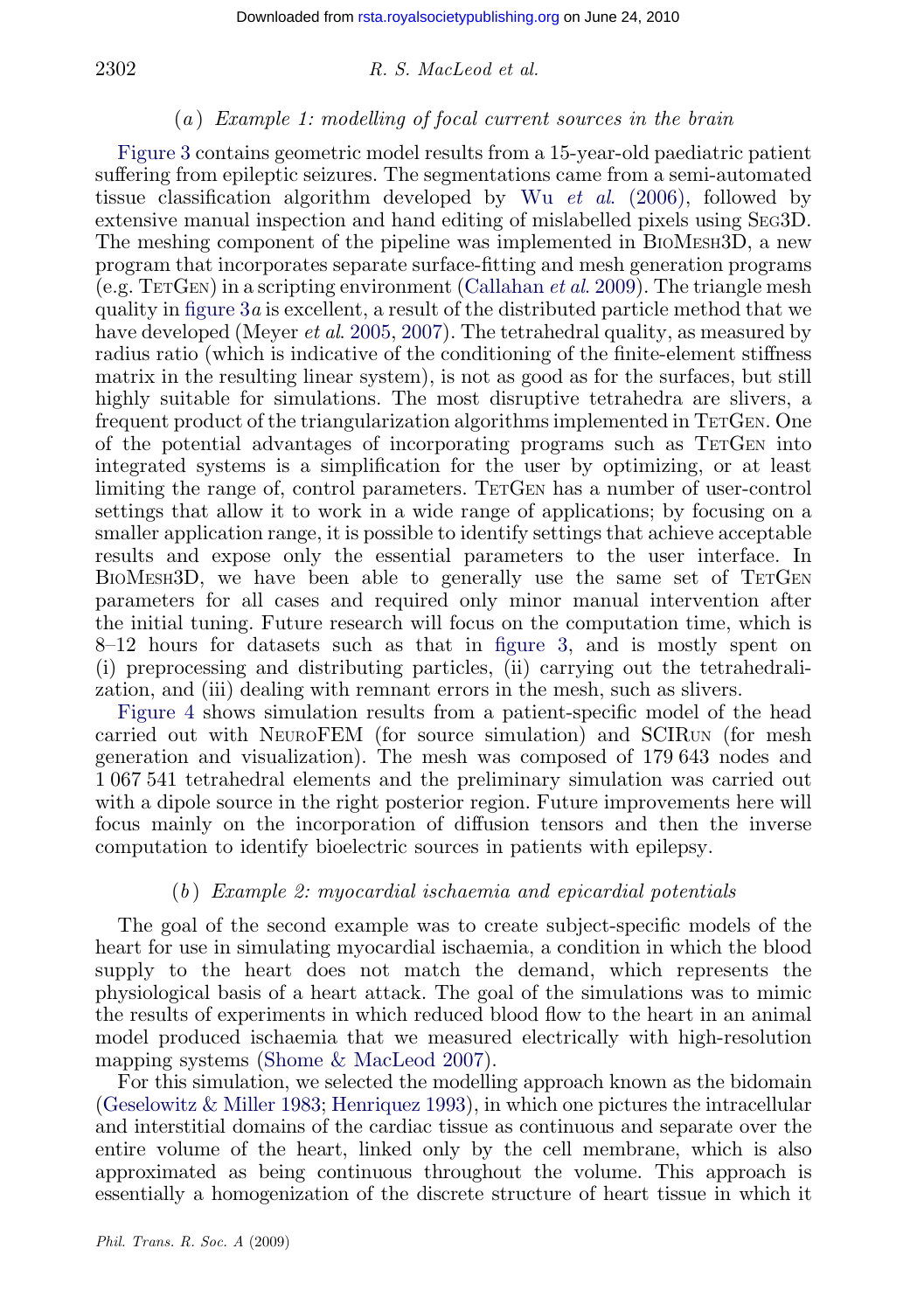#### Software pipeline for image-based models 2303

replaces t[he](#page-18-0) [ensemble](#page-18-0) [of individual cells, wh](#page-16-0)i[ch each have their o](#page-18-0)wn intra- and extracellular volumes, with a continuous model of tissue-wideintra- and extracellular volumes. The continuous approximation is then suitable for a sub[sequent](#page-17-0) [discretizatio](#page-17-0)n into finite elements, which provide a means of computation.

To implement the bidomain solution for ischaemia requires an accurate discrete model of the heart that includes values for conductivity in both the intracellular and interstitial spaces. Because cardiac tissue is highly anisotropic in structure (Roberts et al. 1979), and this anisotropy has [effects on the dis](#page-16-0)tribution of electric potentials (Franzone et al. 1982; Taccardi et al. 1994), a bidomain model should also include fibre structure information. The most frequently used geometric model of the whole dog heart with fibre struct[ure comes from](#page-17-0) Nielsen et al. (1991) at the University of Auckland, and, in our initial studies, we also used this model to simulate ischaemia. Starting from the raw Auckland heart points, we created a parametric representation of the epicardial and endocardial surfaces using spherical harmonic basis functions in which we could easily vary the location and transmural extent of an ischaemia zone (Hopenfeld 2004). Within the ischaemia area, we assumed action potentials of 30 mV lower amplitude than surrounding healthy cells, and thus created an anisotropic source of ischaemia in a bidomain model of the entire canine heart ([Hopenfel](#page-13-0)d et al. 2004).

More recently, we have converted the code of the original ischaemia simulations into SCIRUN modules and also performed diffusion tensor magnetic resonance imaging (MRI) of hearts from animal experiments using post-mortem scans on a dedicated, 7 T, small animal MRI system. Subject-specific segmentation on each heart was performed within a few hours using SEG3D and then modules in SCIRUN performed all additional steps, including alignment, preprocessing of fibre orientations, meshing of the myocardium, assigning the ischaemic zone interactively and solving the potentials. Figure  $5c, d$  illustrates initial results from these studies, including volume renderings of the coronary circulation and perfusion bed of the individual hearts.

## $(c)$  Example 3: simulation of implantable cardiac defibrillators

The goal of these simulations was to calculate the electric potentials in the body, and especially in the fibrillating heart, which a[rise during a shoc](#page-17-0)k from an implantable cardiac defibrillator (ICD), over 90 000 of which are implanted annually in the USA alone. Of special interest was the use of such devices in children, who are both much smaller in size than adults and almost uniformly have some form of anatomical abnormality that makes patient-specific modelling essential.

[We have](#page-13-0) developed a complete pipeline for the patient-specific simulation of defibrillation fields from ICDs, starting from CT or MRI image volumes and creating hexahedral meshes of the entire torso with heterogeneous mesh density in order to achieve acceptable computation times (Jolley *et al.* 2008). In these simulations, there was effectively a second modelling pipeline that was executed each time the user selected a candidate set of locations for the device and the associated shock electrodes. For each such configuration, there was a customized version of the volume mesh that had to be generated and prepared for computation.

Figure 6 shows the steps required to implement the customized mesh for each new set of device and electrode locations. The user manipulated an interactive program implemented in SCIRUN that allowed very flexible design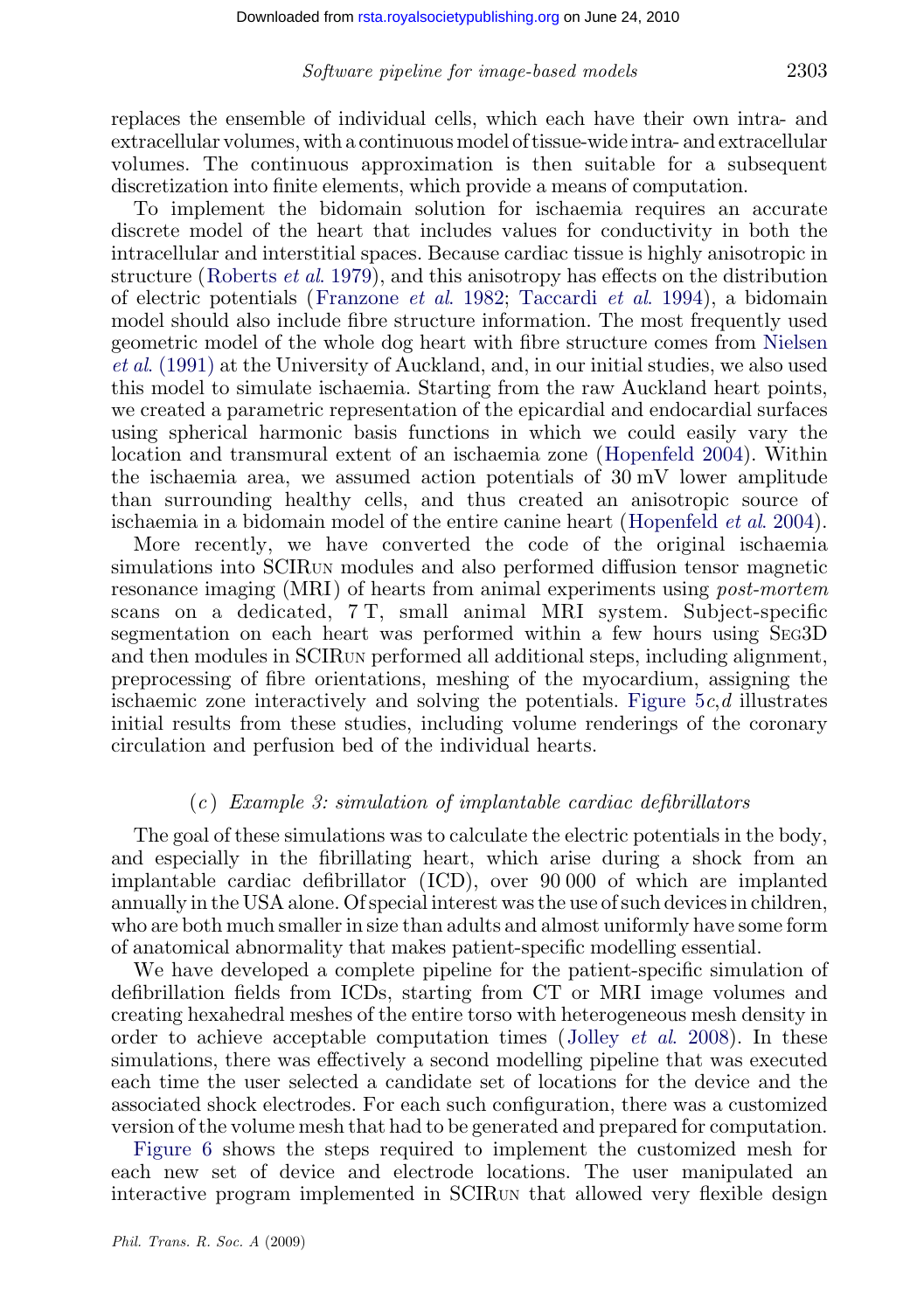<span id="page-12-0"></span>

Figure 4.  $(a-d)$  Illustration of simulation of electromagnetic field propagation in a patient-specific brain model. The figure shows a finite-element method discretization of Poisson's equation with a [patient-spe](#page-13-0)cific, five-compartment, geometrical model derived from a segmentation of brain magnetic resonance imaging. The solid lines in the simulation images indicate isopotentials and the small white lines are electrical current streamlines.

and placement o[f](#page-13-0) [the](#page-13-0) [com](#page-13-0)ponents of the device, an image of which is shown in figure 6a. Modules in SCIRUN the[n carried out a re](#page-17-0)finement of the underlying hexahedral mesh, so that the potentials applied by the device and electrodes were transferred with suitable spatial fidelity to the torso volume conductor (figure  $6b$ ). Then additional modules in SCIRUN computed the resulting electric field throughout the torso and visualized the results, also showing the details of the potentials at the heart and deriving from the simulations a defibrillation threshold value (figure  $6c, d$ ). We have also carried out initial validation of the complete system by comparing computed with measured defibrillation thresholds and obtained encouraging results (Jolley et al. 2008).

## 4. Discussion

Our experience in developing image-based modelling and simulation software for diverse application areas suggests several points of discussion. Some are related to the strategies of software development for this problem domain; however, we begin with an evaluation of evidence that suggests that image-based modelling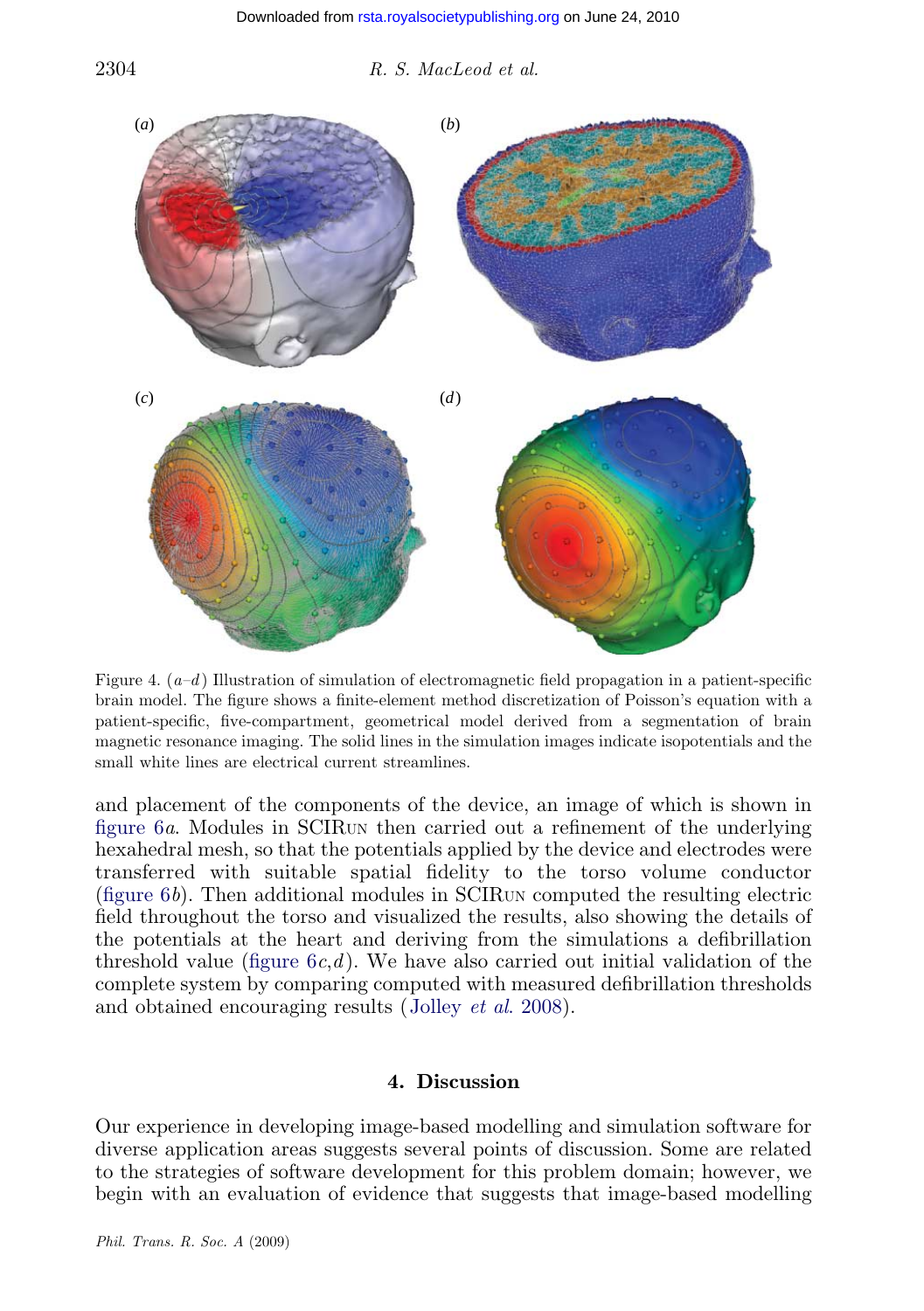Software pipeline for image-based models 2305

<span id="page-13-0"></span>

Figure 5. Whole-heart electrical model of ischaemia with a realistic ischaemic zone. (a) A single image from an interactive session using SCIRUN with the three-dimensional heart geometry cut away to reveal the location of the interactive ischaemic region tool. (b) The associated computed epicardial potentials of a simulation of subendocardial ischaemia of progressing transmural extent  $((i)$  40, (ii) 70 and (iii) 90%).  $(c(i)(ii))$  A volume rendering of gadolinium-enhanced images of an animal heart illustrating the coronary vessels and the perfusion bed for this heart, which we used to create subject-specific models.  $(d(i-iii))$  Slices of the heart model with colour indicating the electric potential from a simulation of ischaemia in the subject-specific geometric model.



Figure 6. Pipeline for computing defibrillation potentials in children. The figures shows the steps  $(a)$  setting electrode configuration,  $(b)$  refinement of hexahedral mesh for electrode locations,  $(c)$  finite-element solution of potentials and  $(d)$  analysis of potentials at the heart to predict defibrillation effectiveness) required to place electrodes and then compute and visualize the resulting cardiac potentials.

and patient/subject-specific modelling are both technically feasible and scientifically desirable.

A key premise of the drive to develop efficient pipelines such as the one we describe is that creating subject-specific geometric and computational models will result in improved accuracy and more useful results. At this point, the proof to support this premise is incomplete, although intuition would suggest it to be true. For example,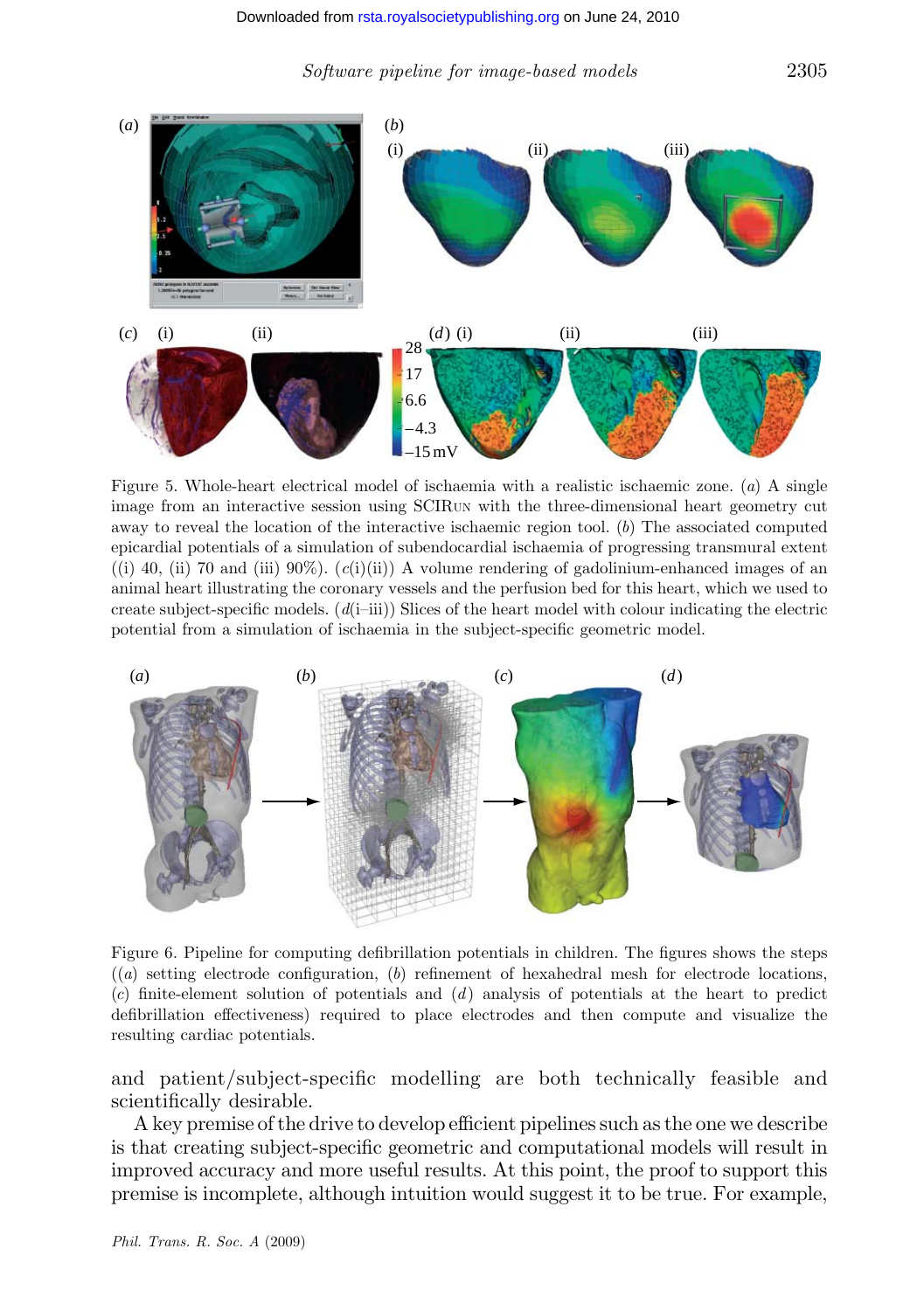## 2306 R[. S. MacLeod et al.](#page-17-0)

the relative comparisons in the defibrillation study seem to show the same trends across all the different age (and size) models, suggesting that patient-specific modelling may not be needed (Triedman *et al.* 2008). On the other hand, we see substantial influen[ce from factors s](#page-18-0)uch as the presence of bowel gas on the absolute values of defibrillation potential, which would argue in favour of patient-specific modelling. The problem of source localization in the brain is perhaps at the forefront of patient-specific modelling (Huiskamp et al. 1999; Wolters et al. 2006). Of particular recent interest are cases in which EEG and MEG data from a patient are supplemented by cortical surface potentials, which, in turn, mean that the skull is disrupted in a very patient-specific manner. Such cases seem to require both highly realistic and very likely patient-specific models to achieve suitable accuracy for surgical guidance (Tao *et al.* 2007).

The question of technical feasibility is more resolved, in that modern imaging combined with recent developments in the associated software suggest that image-based modelling is, indeed, highly possible, if by no means easy. Thus, a second question arises as to which general approach, what we have described as top-down versus bottom-up, will lead to the most effective solutions. We have pursued both approaches for over 10 years and continue to develop along both lines. We have, however, begun to identify settings in which one or the other seems best suited. For our in-house development and original research in either new algorithms or their application to new biomedical questions, the advantages of the top-down or integrated environment are considerable and justify the additional time required to develop the necessary knowledge. Graduate students with suitable access to knowledgeable developers and experienced scientists can now lear[n to use SCIRUN](#page-17-0) in days and can even develop their own modules within weeks. The resulting savings in time by having a growing suite of visualization, analysis and simulation tools available within SCIRUN more than make up for the learning time. By contrast, for users from other biomedical laboratories, the technical hurdles to learning an environment as complex and flexible as SCIRUN can be challenging. With enough support and the availability of customized data flow networks (the equivalent to 'programs' in SCIRUN), a dedicated and reasonably computer literate biomedical scientists or physicians can and do use SCIRUN (Jolley *et al.* 2008). More often, however, such a user will appreciate the simplicity of separate programs that are each dedicated to a piece of the imagebased modelling pipeline. Our experience with programs such as MAP3D, SEG3D, IMAGEVIS3D and BIOTENSOR all illustrate the advantages of a more limited interface in which the user can relatively quickly become facile, even at the cost of some flexibility. The reasons for this finding are open to speculation but may result from the rapid gratification of learning a small piece of software and then seeing immediate use, even if for only a small piece of the entire workflow.

A second perspective that determines the cost of developing software for use by the biomedical community is the time required to develop robust and portable programs in each of these approaches. A large integrated environment such as SCIRUN has a development learning curve that can be daunting, so that even experienced professional software developers can take months to achieve the knowledge required to expand, alter or maintain the system. We have recently overhauled and simplified the API to the SCIRUN infrastructure and have seen dramatic improvement in the training time required to create functional modules, a less daunting entry point and one that will satisfy the needs of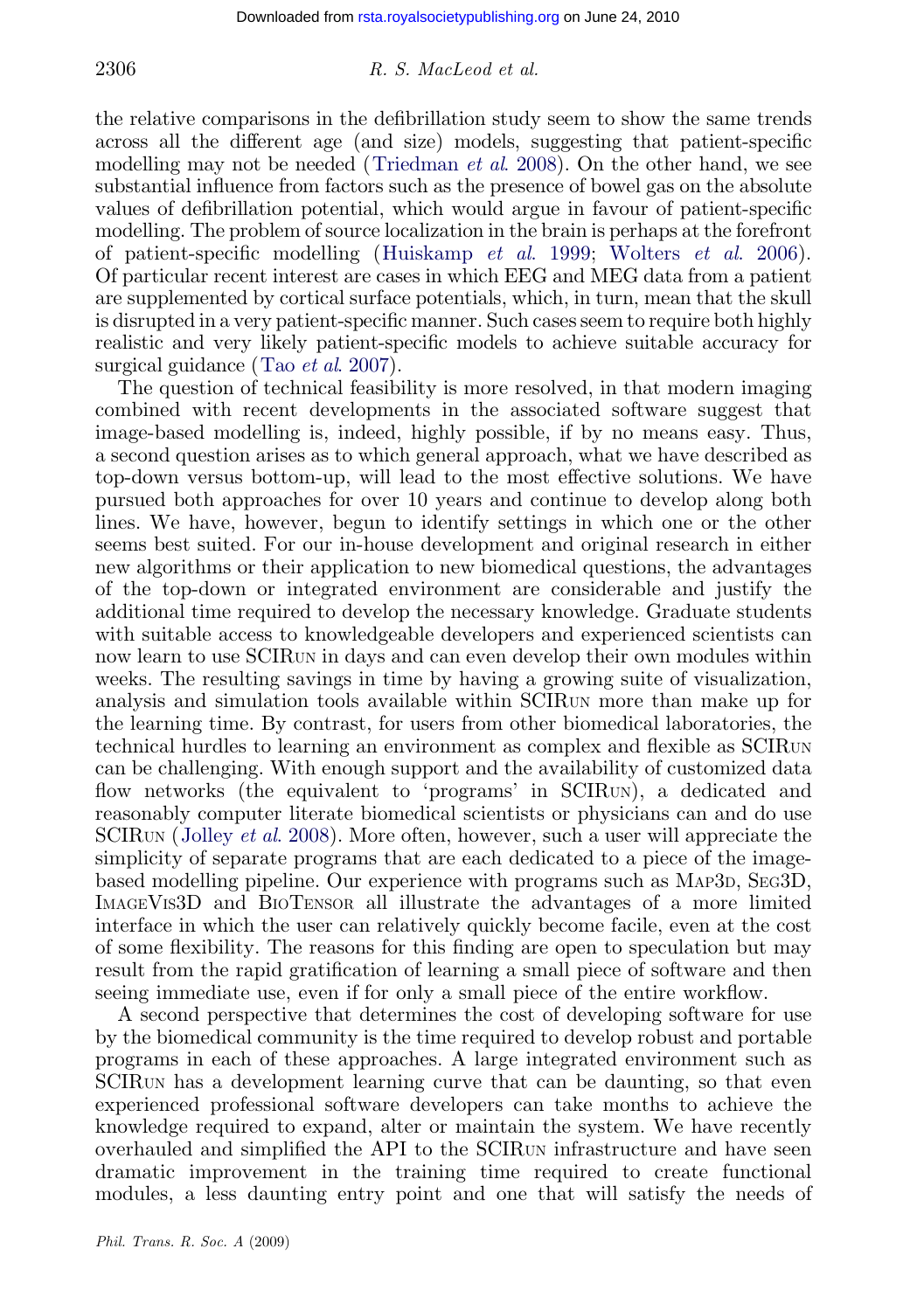#### Software pipeline for image-based models 2307

<span id="page-15-0"></span>most who wish to develop within SCIRUN. The benefits we have seen suggest that simplification should always be a major goal of a software infrastructure, even at the cost of some numerical efficiency. However, even with such simplifications, there is a certain inertia inherent in a large system; changes in data structures, memory management or user interface can ripple through the entire system and result in months of development time. Additionally, in a system such as SCIRUN that implements a particular event management, some tasks will be very efficient, while others will require undue complexity purely because of the event structure. SCIRUN implements data flow, i.e. each functionalmodule accepts data, manipulates, integrates or adds to the data stream and passes the results to one or more downstream modules. Data flow is inherently linear and sequential, which can result in unwanted overhead from frequent recomputing of manyinterim results each time a user makes small changes in parameters. In addition, iterative approaches are not linearly sequential and map poorly to a strict data flow paradigm.

Many of the obstacles that come from the inertia and enforced consistency of large systems are reduced dramatically in software systems that are built from small, l[argely independent programs t](http://www.osirix-viewer.com)hat interface through files. Each program can use data structures, memory management and event management suited only for one task. The result can be smaller programs that are easier and faster to create and maintain and which can be re-engineered quickly when the inevitable knowledge that comes with widespread use of software in real-world applications motivates a major reorganization of the program. From the user perspective, because the results of each step in such a pipeline are captured as files, it is also easier to create or use additional third-party programs such as Matlab (The Mathworks, Inc.), OSIRIX (http://www.osirix-viewer.com) or even PHOTOSHOP (Adobe Systems, Inc.) to perform customized manipulations or analyses, further adding to the flexibility of the overall system. With some expertise, it is also possible to gather such a set of individual programs into a scriptable, and thus automated, workflow. BIOMESH3D is just such a system, driven by scripts written inPYTHON that call individual programs, pass the data files and provide interactive control and feedback to the user.

In summary, image-based modelling and simulation appear to be paradigms with growing implications and opportunities for biomedical research and software systems to support the resulting pipeline that are bound to continue to grow a[nd](http://www.sci.utah.edu/cibc) [become](http://www.sci.utah.edu/cibc) [more](http://www.sci.utah.edu/cibc) [ro](http://www.sci.utah.edu/cibc)bust and useful for biomedical scientists. The question of which software architecture offers the most effective infrastructure for the development of such systems remains open. We have shown biomedical examples using both strategies and will continue to explore the benefits of both, driven always by the close collaborations with biomedical scientists that motivate the development and ultimately determine its success.

The support for this research comes from the NIH/NCRR Center for Integrative Biomedical Computing (w[ww.sci.utah.edu/cibc\)](http://dx.doi.org/doi:10.1002/jor.20663), NIH/NCRR grant no. 5P41-RR012553-08, the Nora Eccles Treadwell Foundation and the Richard A. and Nora Eccles Harrison Fund for Cardiovascular Research.

## References

Besier, T., Gold, G., Delp, S., Fredericson, M. & Beaupre, G. 2008 The influence of femoral internal and external rotation on cartilage stresses within the patellofemoral joint. J. Orthop. Res. 26, 1627–1635. (doi:10.1002/jor.20663)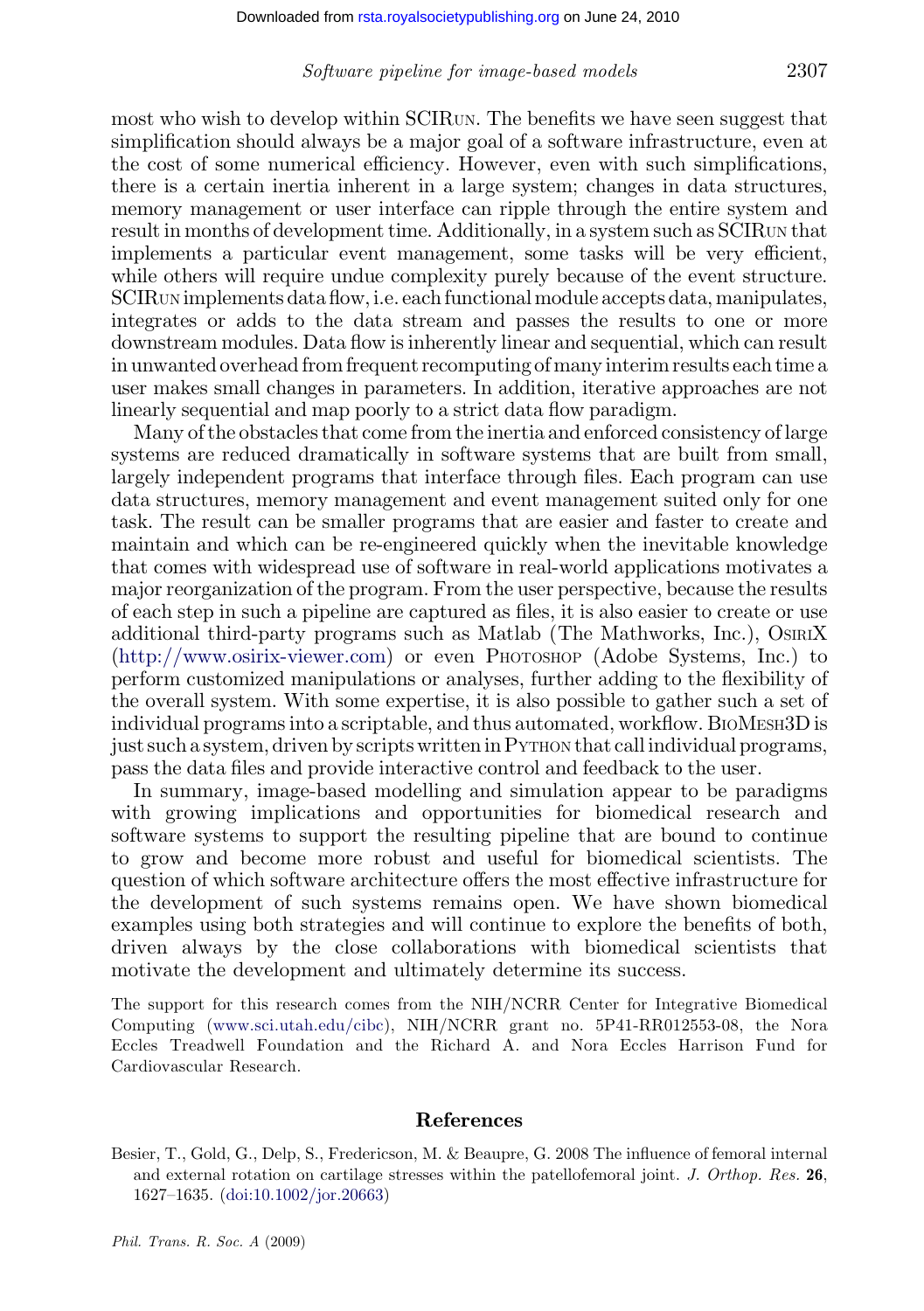## <span id="page-16-0"></span>2308 R. S. MacLeod et al.

- Bl[ackett, S. A.,](http://dx.doi.org/doi:10.1021/ja8032857) Bullivant, D., Stevens, C. & Hunter, P. J. 2005 Open source software infrastructure for computational biology and visualization. [Conf. Proc. IEEE Eng](http://dx.doi.org/doi:10.1007/s00366-008-0106-1). Med. Biol. Soc. 6, 6079–6080. (doi:10.1109/IEMBS.2005.1615879)
- Blemker, S., Asakawa, D., Gold, G. & Delp, S. 2007 Image-based musculoskeletal modeling: applications, advances, and future opportunities. J. Magn. Reson. Imaging 25[, 441–451. \(doi:1](http://dx.doi.org/doi:10.1016/j.hrthm.2008.03.062)0. 1002/jmri.20805)
- Bowman, G., Huang, X., Yao, Y., Sun, J., Carlsson, G., Guibas, L. & Pande, V. 2008 Structural insight into RNA h[airpin folding intermediates.](http://www.sci.utah.edu/cibc/software/) J. Am. Chem. Soc. 130, 9676–9678. (doi:10. 1021/ja8032857)
- Callahan, M., Cole, M., Shepherd, J., Stinstra, J. & Johnson, C. 2009 A meshing pipeline for biomedical computing. Eng. Comput. 25, 115–130. (doi:10.1007[/s00366-008-0106-1\)](http://www.sci.utah.edu/cibc/software/index.html)
- Ci[accio,](http://www.sci.utah.edu/cibc/software/index.html) [E.,](http://www.sci.utah.edu/cibc/software/index.html) [Chow,](http://www.sci.utah.edu/cibc/software/index.html) [A.,](http://www.sci.utah.edu/cibc/software/index.html) [K](http://www.sci.utah.edu/cibc/software/index.html)aba, R., Davies, D., Segal, O. & Peters, N. 2008 Detection of the diastolic pathway, circuit morphology, and inducibility of human postinfarction ventricular tachycardia from mapping in sinus rhythm. Heart Rhythm 5, 981–991. (doi[:10.1016/j.hrthm.2008.03.062\)](http://www.sci.utah.edu/cibc/software/)
- CI[BC](http://www.sci.utah.edu/cibc/software/) [2008](http://www.sci.utah.edu/cibc/software/)a BioPSE: problem solving environment for modeling, simulation, image processing, and visualization for biomedical computing applications. Scientific Computing and Imaging Institute (SCI ). See http://w[ww.sci.utah.edu/cibc/software/.](http://www.sci.utah.edu/cibc/software/)
- CIBC 2008b IMAGEVIS3D: a SCIRun Power App for interactive visualization of very large image volumes. Scientific Computing and Imaging Institute (SCI ). See [http://www.sci.utah.edu/cibc/](http://www.sci.utah.edu/cibc/software/map3d.html) [softw](http://www.sci.utah.edu/cibc/software/map3d.html)are/index.html.
- CIBC 2008c BIOTENSOR: a SCIRun Power App for processing and visualizing diffusion tensor images. Scientific Computing and Imaging I[nstitute \(SCI \). See](http://dx.doi.org/doi:10.1109/TBME.2007.901024) http://www.sci.utah.edu/cibc/ software/.
- CIBC 2008d SEG3D: volumetric image segmentation and visualization. Scientific Computing and Imaging Institute (SCI ). See http://www.sci.utah.edu/cibc/software/.
- CIBC 2008e [MAP3D:](http://dx.doi.org/doi:10.1007/s10439-006-9138-0) [interactive](http://dx.doi.org/doi:10.1007/s10439-006-9138-0) [s](http://dx.doi.org/doi:10.1007/s10439-006-9138-0)cientific visualization tool for bioengineering data. Scientific Computing and Imaging Institute (SCI ). See http://www.sci.utah.edu/cibc/software/map3d. html.
- Delp, S., Anderson, F., Arnold, A., Loan, P., Habib, A., John, C., Guendelman, E. & Thelen, D. 2007 Opensim: open-source software to create and analyze dynamic simulations of movement. IEEE Trans. Biomed. Eng. 54, 1940–1950. (doi:10.1109/TBME.2007.901024)
- De[mir,](http://dx.doi.org/doi:10.1046/j.1540.8167.90301.x) [S.](http://dx.doi.org/doi:10.1046/j.1540.8167.90301.x) [2006](http://dx.doi.org/doi:10.1046/j.1540.8167.90301.x) [Interactive](http://dx.doi.org/doi:10.1046/j.1540.8167.90301.x) [cell](http://dx.doi.org/doi:10.1046/j.1540.8167.90301.x) [mod](http://dx.doi.org/doi:10.1046/j.1540.8167.90301.x)eling web-resource, ICELL, as a simulation-based teaching and learning tool to supplement electrophysiology education. Ann. Biomed. Eng. 34, 1077–1087. (doi:10.1007/s1043[9-006-9138-0\)](http://dx.doi.org/doi:10.1007/BF02363286)
- Franzone, P. C., Guerri, L., Viganotti, C., Macchi, E., Baruffi, S., Spaggiari, S. & Taccardi, B. 1982 Potential fields generated by oblique layers modeling excitation wavefronts in the anisotropic myocardium. Circ. Res. 51, 330–346.
- Garny, A., Kohl, P., Hunter, P., Boyett, M. & Noble, D. 2003 One-dimensional rabbit sinoatrial node models: benefits and limitations. J. Cardiovasc. Electrophysiol. 14(Suppl. 10), S121–S132. (doi:10.1046/j.1540.8167.90301.x)
- Geselowitz, D. & Miller, W. 1983 A bidomain model for anisotropic cardiac muscle. Ann. Biomed. Eng. 11, 191–206. (doi:10.1007/BF02363286)
- Henriquez, C. 1993 Simulat[ing](http://dx.doi.org/doi:10.1161/01.RES.0000031957.70034.89) [the](http://dx.doi.org/doi:10.1161/01.RES.0000031957.70034.89) [electrical](http://dx.doi.org/doi:10.1161/01.RES.0000031957.70034.89) [behavior](http://dx.doi.org/doi:10.1161/01.RES.0000031957.70034.89) [of](http://dx.doi.org/doi:10.1161/01.RES.0000031957.70034.89) [cardiac](http://dx.doi.org/doi:10.1161/01.RES.0000031957.70034.89) [tissu](http://dx.doi.org/doi:10.1161/01.RES.0000031957.70034.89)e using the bidomain model. Crit. Rev. Biomed. Eng. 21, 1–77.
- Henriquez, C., Tranquillo, J., Weinstein, D., Hsu, E. & Joh[nson,](http://dx.doi.org/doi:10.1007/BF02345219) [C.](http://dx.doi.org/doi:10.1007/BF02345219) [2004](http://dx.doi.org/doi:10.1007/BF02345219) [Three-dim](http://dx.doi.org/doi:10.1007/BF02345219)ensional propagation in mathematic models: integrative model of the mouse heart. In Cardiac electrophysiology: from cell to bedside (eds D. Zipes & J. Jalife), ch. 30, pp. 273–281, 4th edn. Philadelphia, PA: Saunders.
- Hooks, D., Tomlinson, K., Marsden, S., LeGrice, I., Smaill, B., Pullan, A. & Hunter, P. 2002 Cardiac microstructure: implications for electrical propagation and defibrillation in the heart. Circ. Res. 91, 331–338. (doi:10.1161/01.RES.0000031957.70034.89)
- Hopenfeld, B. 2004 Spherical harmonic-based finite element meshing scheme for modelling current flow within the heart. Med. Biol. Eng. Comp. 42, 847–851. (doi:10.1007/BF02345219)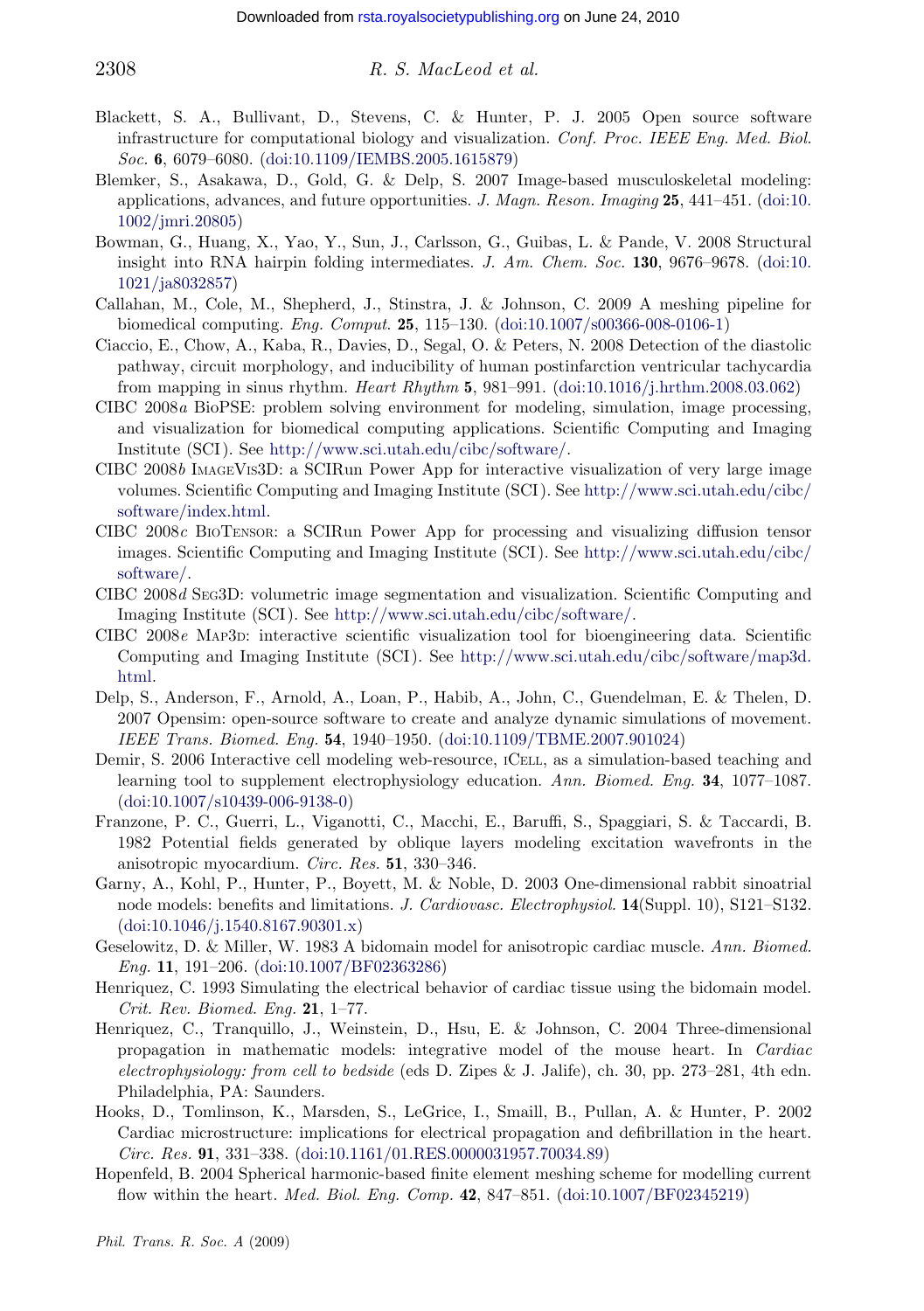- <span id="page-17-0"></span>Hopenfeld, B., Stinstra, J. & MacLeod, R. 2004 Mechanism for ST depression associated with contiguous subendocardial ischemia. [J.](http://dx.doi.org/doi:10.1073/pnas.0609632104) [Cardiovasc.](http://dx.doi.org/doi:10.1073/pnas.0609632104) [Electrop](http://dx.doi.org/doi:10.1073/pnas.0609632104)hysiol. 15, 1200–1206. (doi:10. 1046/j.1540-8167.2004.04072.x)
- Huiskamp, G., Vroeijenstijn, M., van Dijk, R., Wieneke, G. & van Huffelen, A. 1999 The need for correct reali[stic](http://dx.doi.org/doi:10.1002/cpe.693) [geometry](http://dx.doi.org/doi:10.1002/cpe.693) [in](http://dx.doi.org/doi:10.1002/cpe.693) [t](http://dx.doi.org/doi:10.1002/cpe.693)he inverse EEG problem. IEEE Trans. Biomed. Eng. 46, 1281–1287. (doi:10.1109/10.797987)
- Ibanez, L. & Schroeder, W. 2005 The ITK software guide 2.4. New [York,](http://dx.doi.org/doi:10.1145/1029496.1029528) [NY:](http://dx.doi.org/doi:10.1145/1029496.1029528) [Kitware.](http://dx.doi.org/doi:10.1145/1029496.1029528)
- Jerbi, K., Lachaux, J., N'Diaye, K., Pantazis, D., Leahy, R., Garnero, L. & Baillet, S. 2007 Coherent neural representation of hand speed in humans revealed by MEG imaging. Proc. Natl Acad. Sci. USA 104, 7676–7681. (d[oi:10.1073/pnas.0609632104\)](http://dx.doi.org/doi:10.1016/j.hrthm.2008.01.018)
- Johnson, C., Parker, S., Weinstein, D. & Heffernan, S. 2002 Component-based problem solving environments for large-scale scientific computing. [J.](http://dx.doi.org/doi:10.1088/1742-6596/78/1/012033) [Concurr.](http://dx.doi.org/doi:10.1088/1742-6596/78/1/012033) [Comput.](http://dx.doi.org/doi:10.1088/1742-6596/78/1/012033) [Prac](http://dx.doi.org/doi:10.1088/1742-6596/78/1/012033)t. Exp. 14, 1337–1349. (doi:10.1002/cpe.693)
- Johnson, C., Mac[Leod,](http://dx.doi.org/doi:10.1109/TIP.2007.912582) [R.,](http://dx.doi.org/doi:10.1109/TIP.2007.912582) [Parker,](http://dx.doi.org/doi:10.1109/TIP.2007.912582) [S.](http://dx.doi.org/doi:10.1109/TIP.2007.912582) [&](http://dx.doi.org/doi:10.1109/TIP.2007.912582) [W](http://dx.doi.org/doi:10.1109/TIP.2007.912582)einstein, D. 2004 Biomedical computing and visualization software environments. *Commun. ACM* 47, 64-71. (doi:10.1145/1029496.1029528)
- Jolley, M., Stinstra, J., Pieper, S., MacLeod, R., Brooks, D., Cecchin, F. & Triedman, J. 2008 A computer modeling tool for comparing novel ICD el[ectrode](http://software.sci.utah.edu/map3d.html) [orientations](http://software.sci.utah.edu/map3d.html) [in](http://software.sci.utah.edu/map3d.html) [children](http://software.sci.utah.edu/map3d.html) [and](http://software.sci.utah.edu/map3d.html) [adult](http://software.sci.utah.edu/map3d.html)s. Heart Rhythm 5, 565–572. (doi:10.1016/j.hrthm.2008.01.018)
- Jones, C., Ma, K.-L., Sanderson, A. & Myers, L. 2007 Visual interrogation of gyrokinetic particle simulations. J. Phys. Conf. Ser. 78, 012 033. (doi:10.1088/1742-6596/78/1/012033)
- Lankton, S. & Tannenbaum, A. 2008 Localizing region-based active contours. IEEE [Trans. Image](http://dx.doi.org/doi:10.1016/j.media.2007.10.003) Proc. 17, 1–11. (doi:10.1109/TIP.2007.912582)
- M[acLeod,](http://dx.doi.org/doi:10.1016/j.media.2007.10.003) [R.](http://dx.doi.org/doi:10.1016/j.media.2007.10.003) [&](http://dx.doi.org/doi:10.1016/j.media.2007.10.003) [Johns](http://dx.doi.org/doi:10.1016/j.media.2007.10.003)on, C. 1993 MAP3D: interactive scientific visualization for bioengineering data. In Proc. IEEE Engineering in Medicine and Biology Society 15th Annual International Conference, pp. 30–3[1. New York, NY: IEEE](http://dx.doi.org/doi:10.1109/SMI.2005.41) Press. See http://software.sci.utah.edu/map3d. html.
- MacLeod, R., Johnson, C. & Matheson, M. 1992 Visualization of cardiac bioelectricity—a case study. In Proc. IEEE Visualization 92, pp. 411–418. Philadelphia, PA: IEEE CS Press.
- Maddah, M., Grimson, W., Warfield, S. & Wells, W. 2008 A unified framework for clustering and quantitative analysis of white matter fiber tracts. *[Med. Image Anal.](http://dx.doi.org/doi:10.1111/j.1542-474X.2005.00608.x)* **12**, 191–202. (doi:10.1016/ j.media.2007.10.003)
- Meyer, M. D., Georgel, P. & Whitaker, R. T. 2005 Robust particle systems for curvature dependent sampling of implicit surfaces. In Proc. Int. Conf. on S[hape](http://dx.doi.org/doi:10.1016/j.cogbrainres.2004.04.006) [Modeling](http://dx.doi.org/doi:10.1016/j.cogbrainres.2004.04.006) [and](http://dx.doi.org/doi:10.1016/j.cogbrainres.2004.04.006) [Applications](http://dx.doi.org/doi:10.1016/j.cogbrainres.2004.04.006)  $(SMI)$ , pp. 124–133. (doi:10.1109/SMI.2005.41)
- M[eyer,](http://dx.doi.org/doi:10.1016/j.cogbrainres.2004.04.006) [M](http://dx.doi.org/doi:10.1016/j.cogbrainres.2004.04.006)., Nelson, B., Kirby, R. & Whitaker, R. 2007 Particle systems for efficient and accurate finite element visualization. In IEEE Transactions on Visualization and Computer Graphics, pp. 1015–1026.
- Nash, A. P. M. 2005 Challenges facing validation of noninvasive electrical imaging of the heart. [Ann.](http://dx.doi.org/doi:10.1145/299157.299164) [Noninvasive](http://dx.doi.org/doi:10.1145/299157.299164) [Electroca](http://dx.doi.org/doi:10.1145/299157.299164)rdiol. 10, 73–82. (doi:10.1111/j.1542-474X.2005.00608.x)
- N'Diaye, K., Ragot, R., Garnero, L. & Pouthas, V. 2004 What is common to brain activity evoked by the perception of visual and auditory filled durations? A study with MEG and EEG co-recordings. Brain Res. Cogn. Brain Res. 21, 250–268. (doi:10.1016/j.cogbrainres.2004. 04.006)
- Nielsen, P., Grice, I. L., Smaill, B. & Hunter, P. 1991 Mathematical model of geometry and fibrous structure of the heart. Am. J. Physiol. 260, H1365–H1378.
- O'Reilly, T. 1999 Lessons from open-source software development. Commun. ACM 42, 32–37. (doi:10.1145/299157.299164)
- Parker, S. 2006 Component-based multi-physics simulations of fires and explosions. In Proc. 12th SIAM Conf. on Parallel Processing for Scientific Computing. Presented at the Minisymposium on Parallel Dynamic Data Management Infrastructures for Scientific & Engineering Applications.
- Pieper, S., Lorensen, B., Schroeder, W. & Kikinis, R. 2006 The NA-MIC kit: ITK, VTK, Pipelines, Grids and 3D SLICER as an open platform for the medical image computing community. In Proc. IEEE Int. Symp. on Biomedical Imaging.